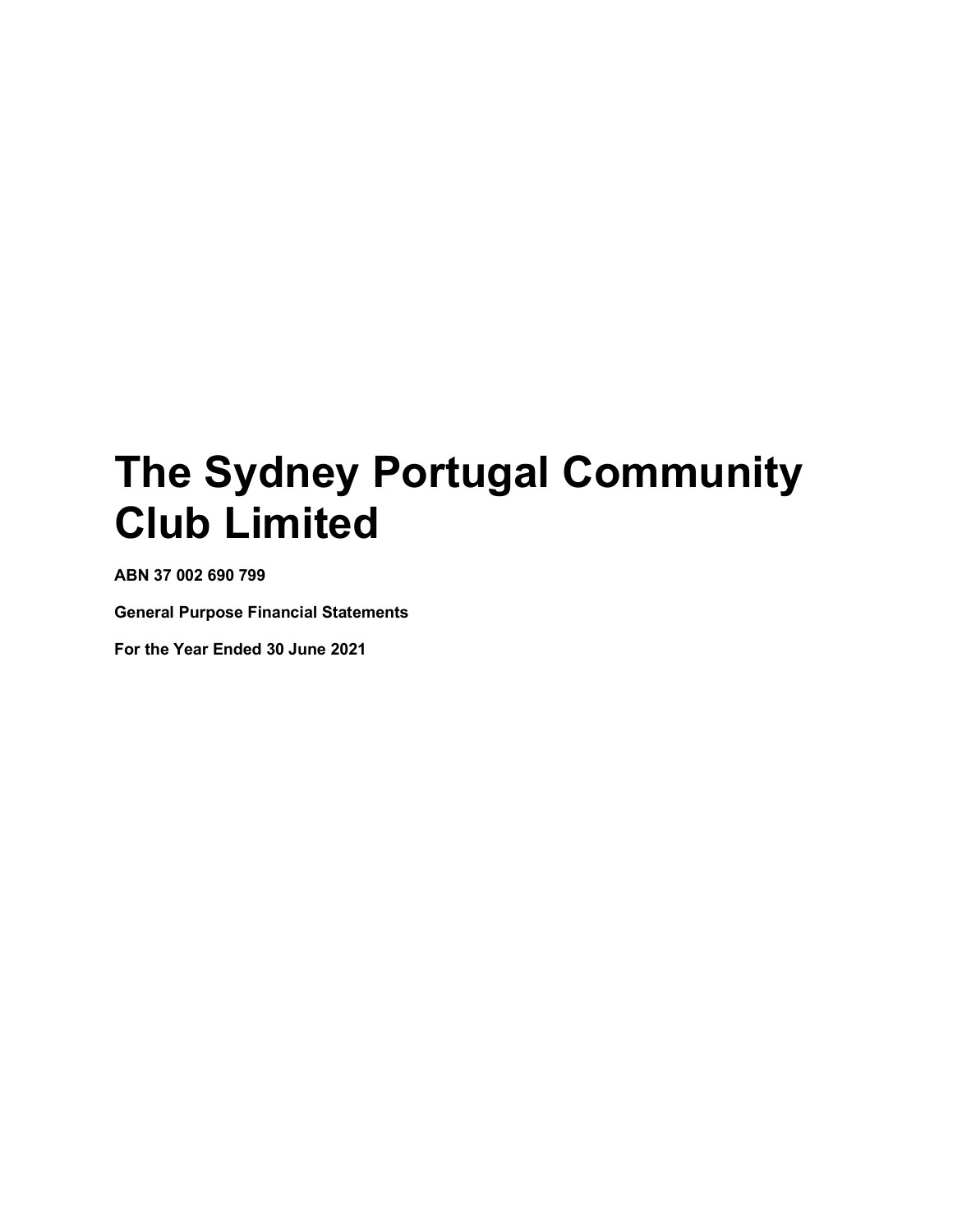ABN 37 002 690 799 30 June 2021

### CONTENTS

| <b>Financial Statements</b>                       |    |  |
|---------------------------------------------------|----|--|
| Directors' Report                                 | 2  |  |
| Auditor's Independence Declaration                | 6  |  |
| Statement of Comprehensive Income                 | 7  |  |
| <b>Statement of Financial Position</b>            | 8  |  |
| Statement of Changes in Equity                    | 9  |  |
| <b>Statement of Cash Flows</b>                    | 10 |  |
| Notes to the Financial Statements                 | 11 |  |
| Directors' Declaration                            | 27 |  |
| Independent Auditor's Report                      | 28 |  |
| Disclaimer – For Additional Financial Information | 31 |  |
| Additional Financial Information                  | 32 |  |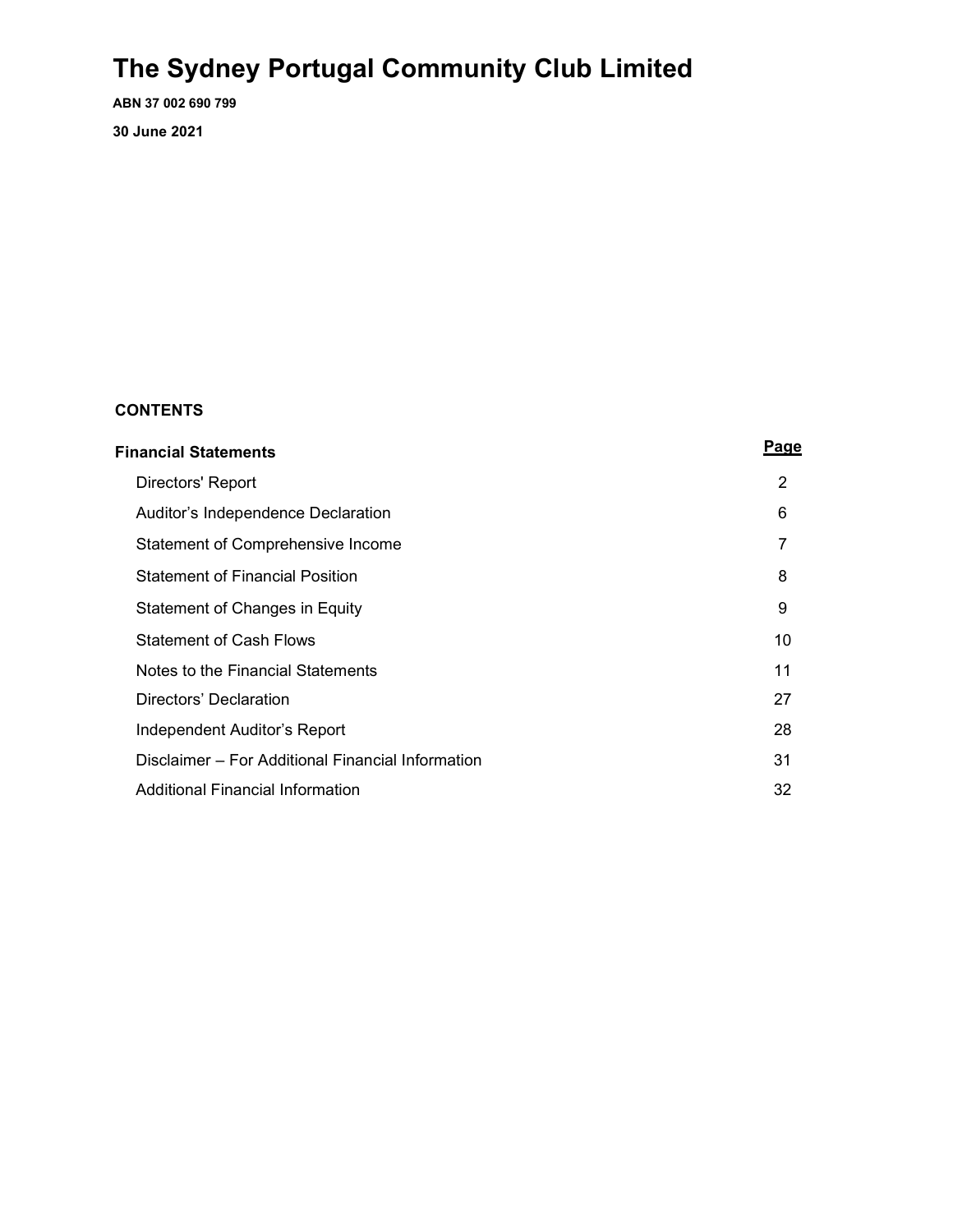ABN 37 002 690 799

#### Directors' Report

#### For the Year Ended 30 June 2021

The Director presents his report, together with the financial report of The Sydney Portugal Community Club Limited (the club) for the year ended 30 June 2021.

#### Information of Directors

The Directors of the club in office at any time during or since the end of the financial year are:

| <b>Name of Directors</b>       | Role                         | <b>Commenced Position</b> | <b>Ceased Position</b> |
|--------------------------------|------------------------------|---------------------------|------------------------|
| Morgan John Kelly              | (Temporary<br>Administrator) | Appointed 31/03/2021      | Current                |
| Aniceto Miguel G. Vairinhos    | (President)                  | Appointed 07/11/2016      | Resigned on 31/03/2021 |
| Eliana De Sousa                | (Secretary)                  | Appointed 16/02/2017      | Resigned on 31/03/2021 |
| Tony Barbosa                   | (Director)                   | Appointed 17/02/2017      | Resigned on 31/03/2021 |
| David Palma                    | (Vice President)             | Appointed 27/11/2018      | Resigned on 31/03/2021 |
| <b>Filipe Batista</b>          | (Director)                   | Appointed 15/01/2020      | Resigned on 31/03/2021 |
| Melanie Farias Pinto Vairinhos | (Director)                   | Appointed 13/08/2020      | Resigned on 31/03/2021 |

#### Directors' Meetings

The number of directors' meetings of the club's Board of Directors (the Board) that each Director was eligible to attend and the number of meetings attended by each Director was:

| Name of Director               | Meetings Held* | <b>Meetings Attended</b> |
|--------------------------------|----------------|--------------------------|
| Morgan John Kelly <sup>1</sup> | N/A            | N/A                      |
| David Palma                    | 10             |                          |
| Eliana De Sousa                | 10             | 10                       |
| Filipe Batista                 | 10             | 9                        |
| Tony Barbosa                   | 10             |                          |
| Melanie Farias Pinto Vairinhos | 10             |                          |

<sup>1</sup> Morgan John Kelly was the sole director during his time on the Board.

\*Number of meetings held during the time the director held office during the year.

#### Principal Activities and Performance

During the year, the principal activities of the club consisted of operating as a licensed social and sporting club.

#### Changes in state of affairs

#### Director's update

I, Morgan Kelly, was appointed as Temporary Administrator of the Club on 31 March 2021. This appointment was made by the Independent Liquor and Gaming Authority pursuant to Section 41A of the Registered Clubs Act 1976 due to concerns over the governance of the Club.

The appointment has displaced the Board of Directors and, as the Temporary Administrator, I now act as the Board and am responsible for the Club's operations, assets and affairs. Summarily, the role of a Temporary Administrator is to normalise trade, reform governance and controls at the Club, and organise the appointment of a new board.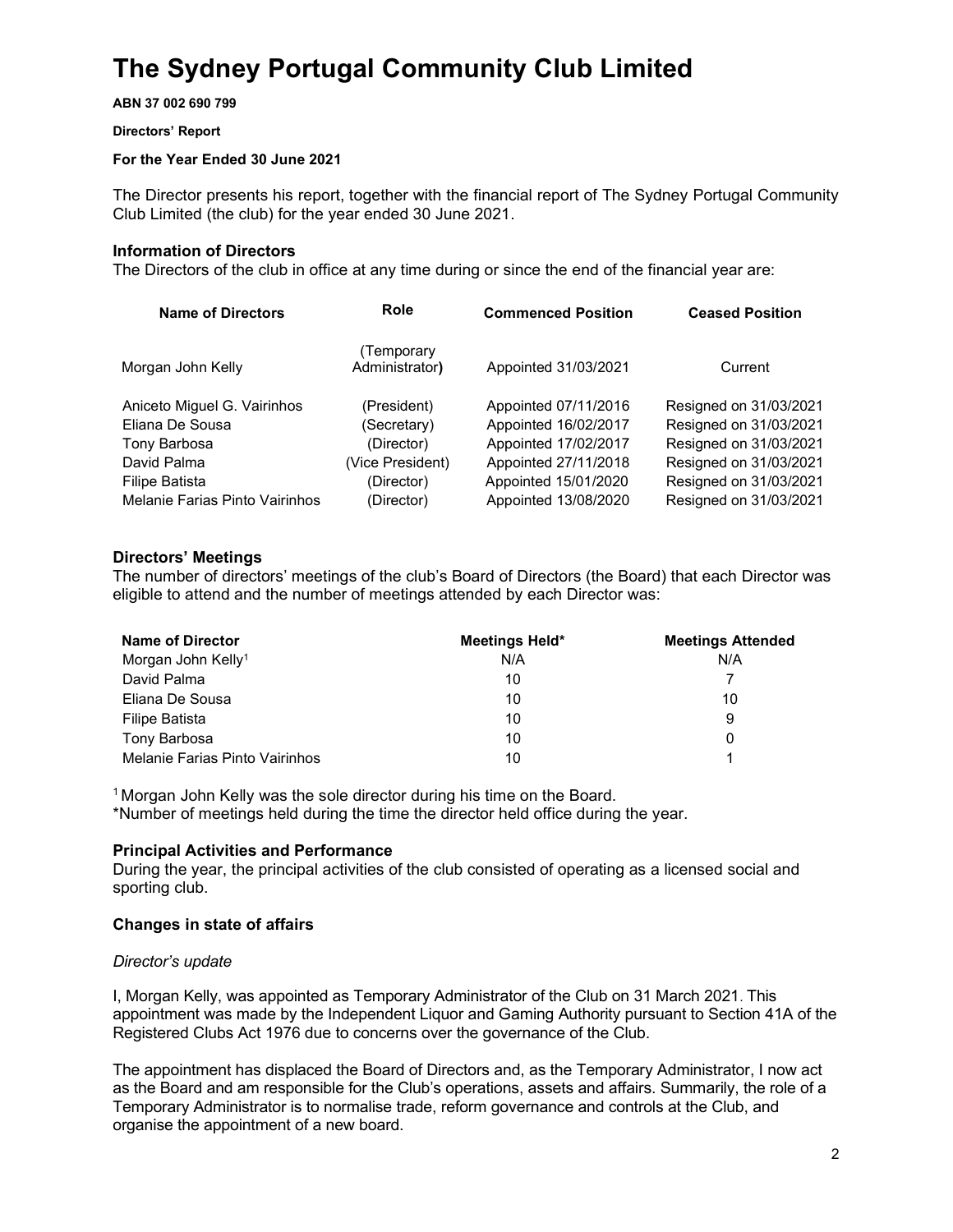ABN 37 002 690 799

Directors' Report

#### For the Year Ended 30 June 2021

At the onset of the appointment, I developed a three-phase approach in meeting the appointment objectives:

Phase 1: Normalise trade and secure funding to allow continued operations as a going concern (complete)

Phase 2: Develop and implement a restructuring plan to develop a strong financial foundation for the Club's future (In progress)

Phase 3: Implement governance measures and steps to appoint new board (In progress)

Broadly, the following tasks have been completed to date:

- conducted a thorough review of the Club's financial and operational position;
- normalised trade on a business as usual basis and ensured continued employment of employees;
- secured funding from a group of members to allow continued trade in the medium term;
- implemented operational controls and policies to improve accountability and governance at the Club;
- introduced a suite of policies relating to COVID-19 and vaccinations for Club members, contractors and employees; and
- conducted an Extraordinary General Meeting on 28 October 2021 to approve proposed changes to the Club's Constitution.

I am also in the process of negotiating new passive income streams to further strengthen the club's cashflow and profitability.

I would like to thank the community, members, volunteers and employees for their unyielding support whilst we work through this process together. I am confident that the Club will come out of this process stronger and in a position to better serve its members and the community for generations to come.

I am continuing to work towards the convening of an AGM to consider a new Board. The final timing and details of the AGM will be communicated to members in due course (subject to prior approval from the Independent Liquor and Gaming Authority). I will keep all members updated as the Temporary Administration progresses.

#### Impacts of COVID-19

The outbreak of the COVID-19 coronavirus pandemic and the measures adopted by the Federal and State governments to mitigate the pandemic's spread have continued to impact on the Club this financial year. These measures required the Club to close its operations since late June 2021.

Since the NSW Government announced the lifting of the lockdown in November 2021, the Club has gradually re-opened parts of the Club including:

- Return to work for all permanent employees;
- Preparation for upcoming football season;
- Re-opening of the Fraser Park Sports Centre for casual hire and league; and
- Re-commencement of weekend events and functions.

The club received Government support in the form of JobKeeper and Cash Flow Boost. These incentive payments have been recognised as other income, amounting to \$113,244 for the year ended 30 June 2021. The JobKeeper payments (\$83,700) was paid to the club on the provisor it continued to employ staff and pay wages, effectively passing on all the subsidies received.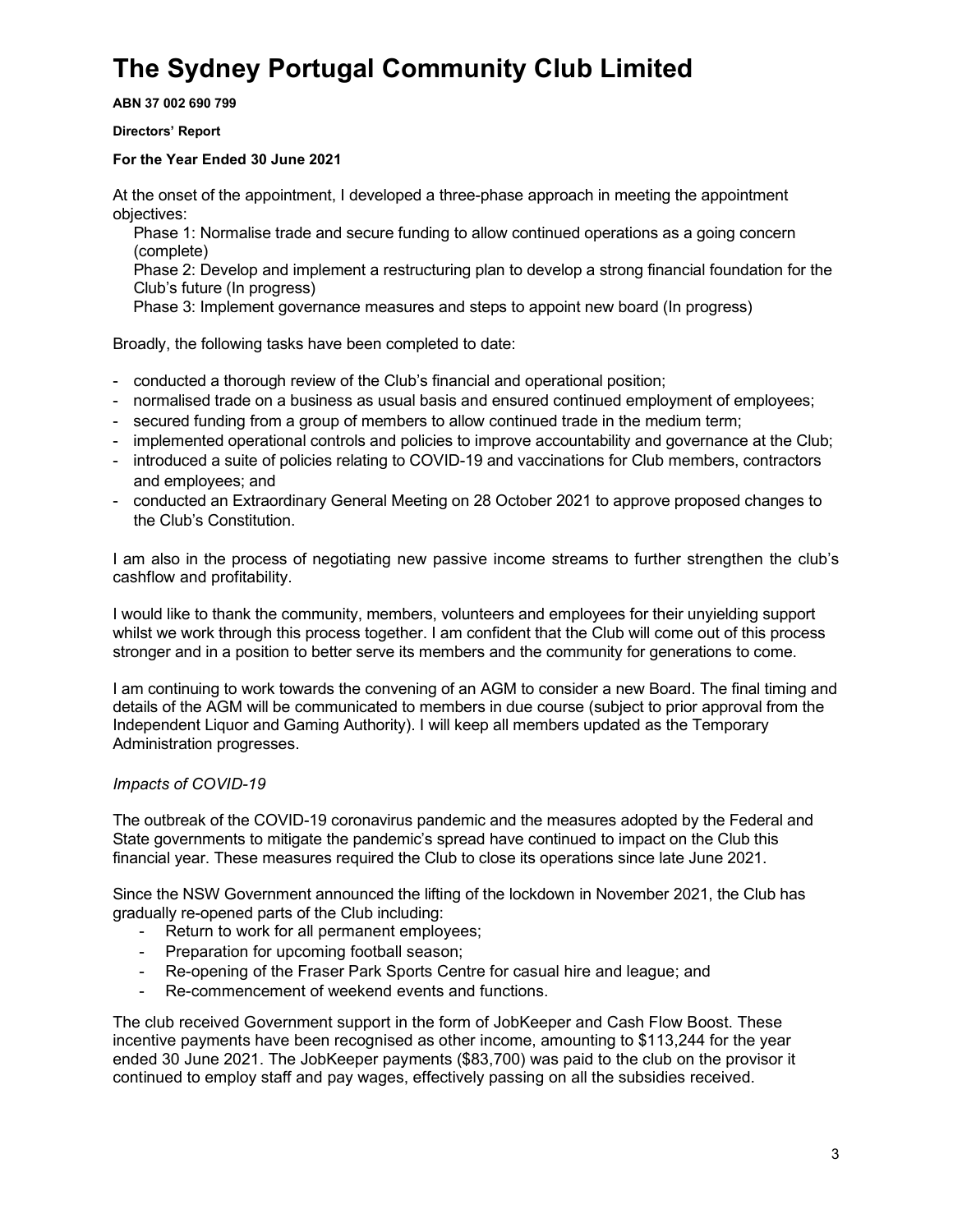ABN 37 002 690 799

#### Directors' Report

#### For the Year Ended 30 June 2021

As Temporary Administrator, I am continuing to assess the best time for the re-opening of the Club's food and beverage operation to ensure that it operates on a profitable basis. The Club will inform members when arrangements are finalised.

Apart from the above matters, there have been no significant changes in the state of affairs of the club during the financial year.

#### Operating result

The net profit of the club for the financial year after providing for income tax amounted to \$60,880, (2020: Net Loss of \$433,576).

#### **Objectives**

#### Short term objectives

- Provide well maintained amenities and facilities that meet the needs of members;
- Maintain financial viability; and
- Maintain a high level of customer service, and satisfaction.

#### Long term objectives

- To ensure the club has a strong financial future;
- To ensure the club is a desirable entertainment venue for members and guests; and
- To develop the club as a meeting place for social cohesion for members and guests.

#### Strategy for achieving the objectives

- Provide members with a diverse range of entertainment, activities and facilities;
- Continue to grow membership and maintain a strong financial position; and
- Promote the club as a meeting place for social cohesion by supporting local community organisations.

#### Performance measures

The club measures its activities using financial and non-financial key performance indicators using;

- Club membership growth;
- Benchmarking key performance indicators against other clubs; and
- Comparison of actual financial performance to budgeted performance.

#### Events subsequent to balance sheet date

As a result of the New South Wales Government's response to the ongoing COVID-19 pandemic, the club was forced to close its doors on 26 June 2021 to 13 November 2021. Since re-opening, certain restrictions have remained in place. An estimate of the financial effect of this subsequent event cannot be made at the time of this financial report.

On 28 October 2021, the club held an Extraordinary General Meeting during which the members of the club voted to enact a number of changes to the club's constitution. An updated copy of the club's constitution is available on the club's website.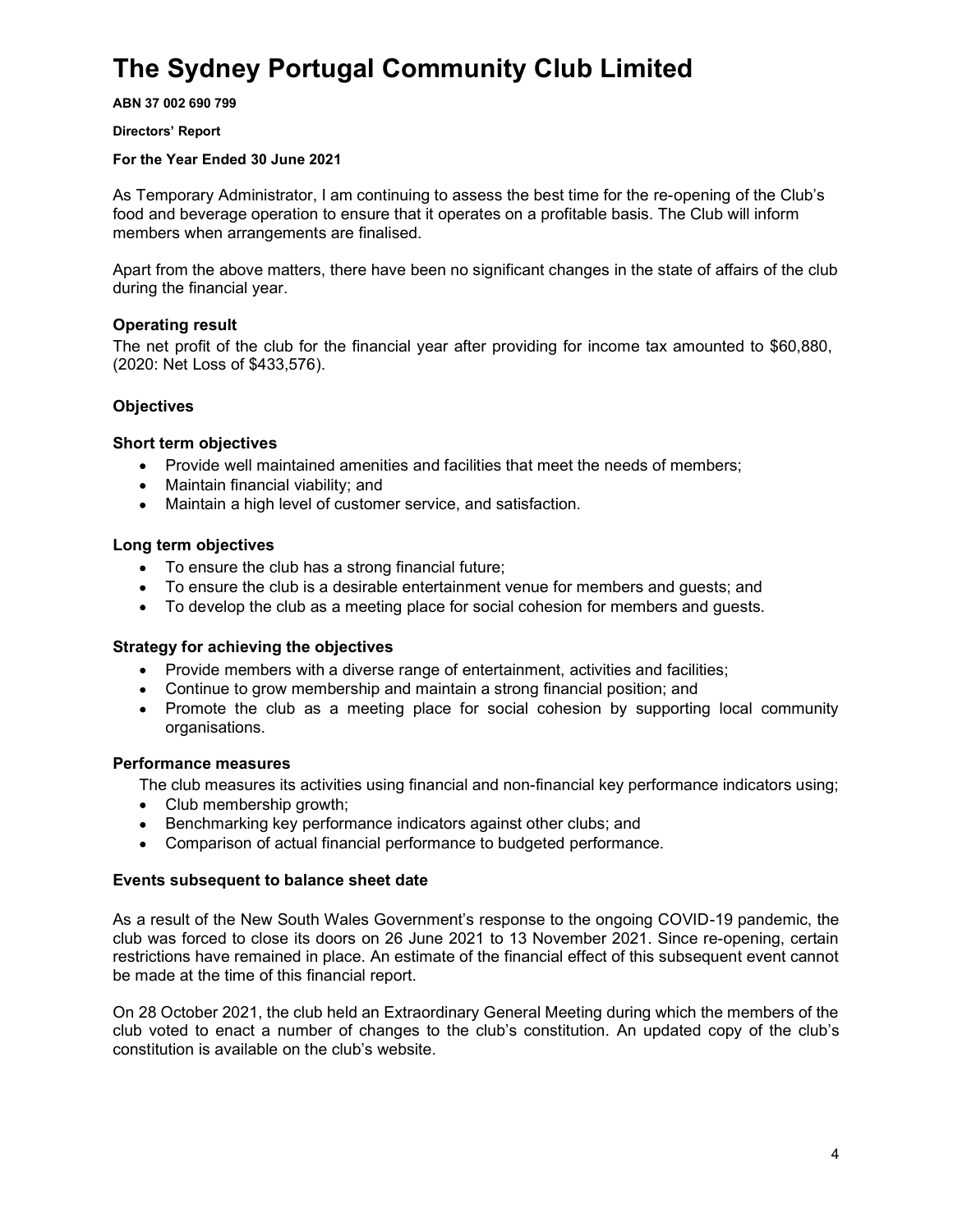ABN 37 002 690 799

Directors' Report

#### For the Year Ended 30 June 2021

Apart from the above matters, there are no matters or circumstances that have arisen since the end of the year that have significantly affected or may significantly affect either:

- the entity's operations in future financial years;
- the results of those operations in future financial years; or
- the entity's state of affairs in future financial years.

#### Proceedings on behalf of the club

No person has applied for leave of Court to bring proceedings on behalf of the club or intervene in any proceedings to which the club is a party for the purpose of taking responsibility on behalf of the company for all or any part of those proceedings.

The club was not a party to any such proceedings during the year.

#### Indemnification of officers and auditors

During the financial year, the club paid a premium in respect of a contract insuring the directors of the company (as named above), the club secretary and all executive officers of the club and any related body corporate against a liability incurred as such a director, secretary or executive officer to the extent permitted by the Corporations Act 2001. The contract of insurance prohibits disclosure of the nature of the liability and the amount of the premium.

The insurance policy expired upon the appointment of the Temporary Administrator.

The club has not otherwise, during or since the end of the financial year, except to the extent permitted by law, indemnified or agreed to indemnify an officer or auditor of the club or any related body corporate against a liability incurred as such an officer or auditor.

#### Auditor's Independence Declaration

A copy of the auditor's independence declaration as required under section 307C of the Corporations Act 2001 is set out at page 6.

Signed for and on behalf of the Board and in in accordance with a resolution in respect thereof.

Morgan John Kelly Temporary Administrator Marrickville, NSW

Dated this 20<sup>th</sup> day of January 2022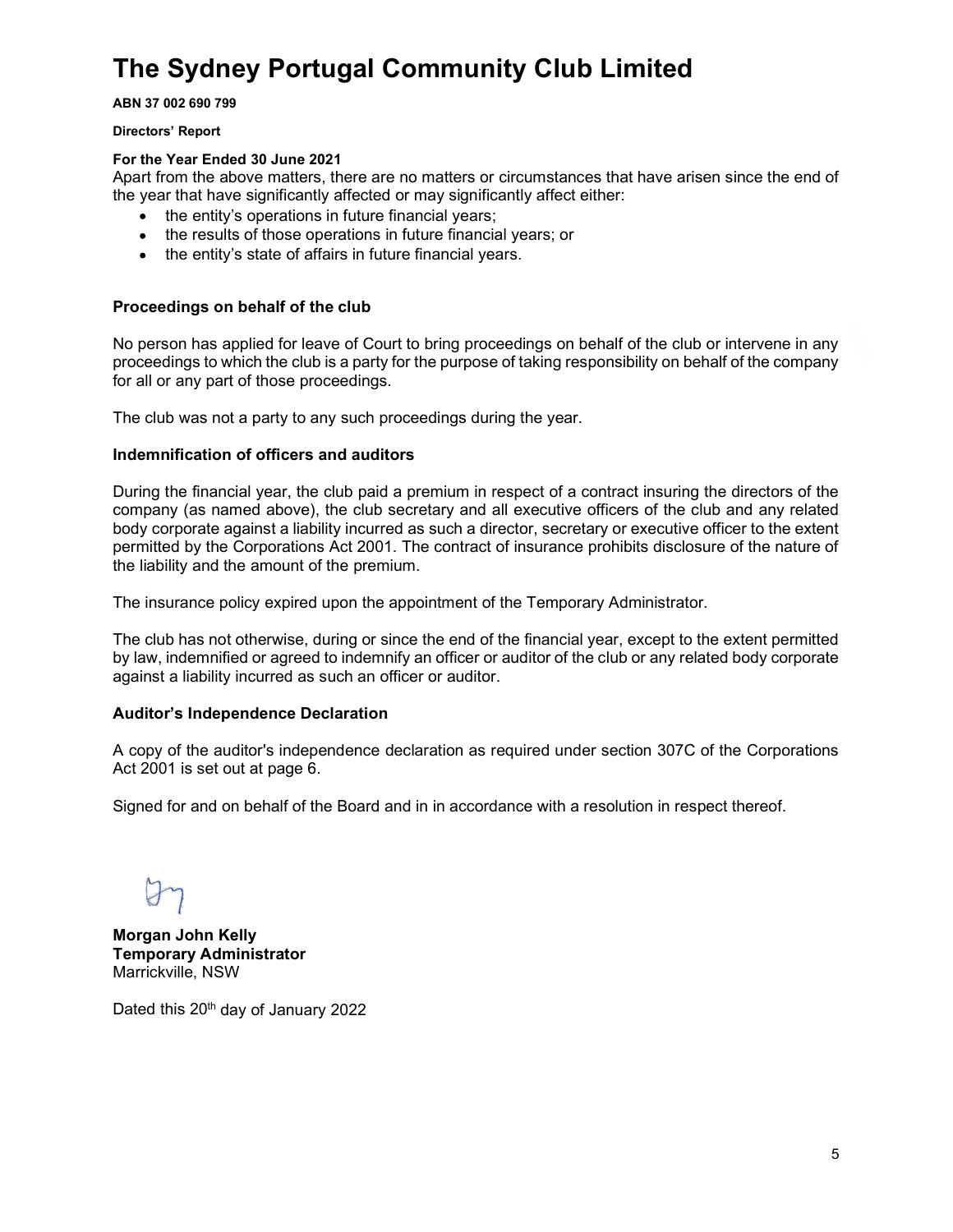

### **AUDITOR'S INDEPENDENCE DECLARATION UNDER SECTION 307C OF THE CORPORATIONS ACT 2001**

As the auditor of The Sydney Portugal Community Club Limited for the year ended 30 June 2021, I declare that, to the best of my knowledge and belief, there have been:

- No contraventions of the auditor independence requirements of the Corporations Act 2001 in relation to the audit, and
- No contraventions of any applicable code of professional conduct in relation to the audit.

Calibre Partners

**Calibre Partners Pty Limited**

noung

**Roger Wong Director**

Dated this 20<sup>th</sup> day of January 2022.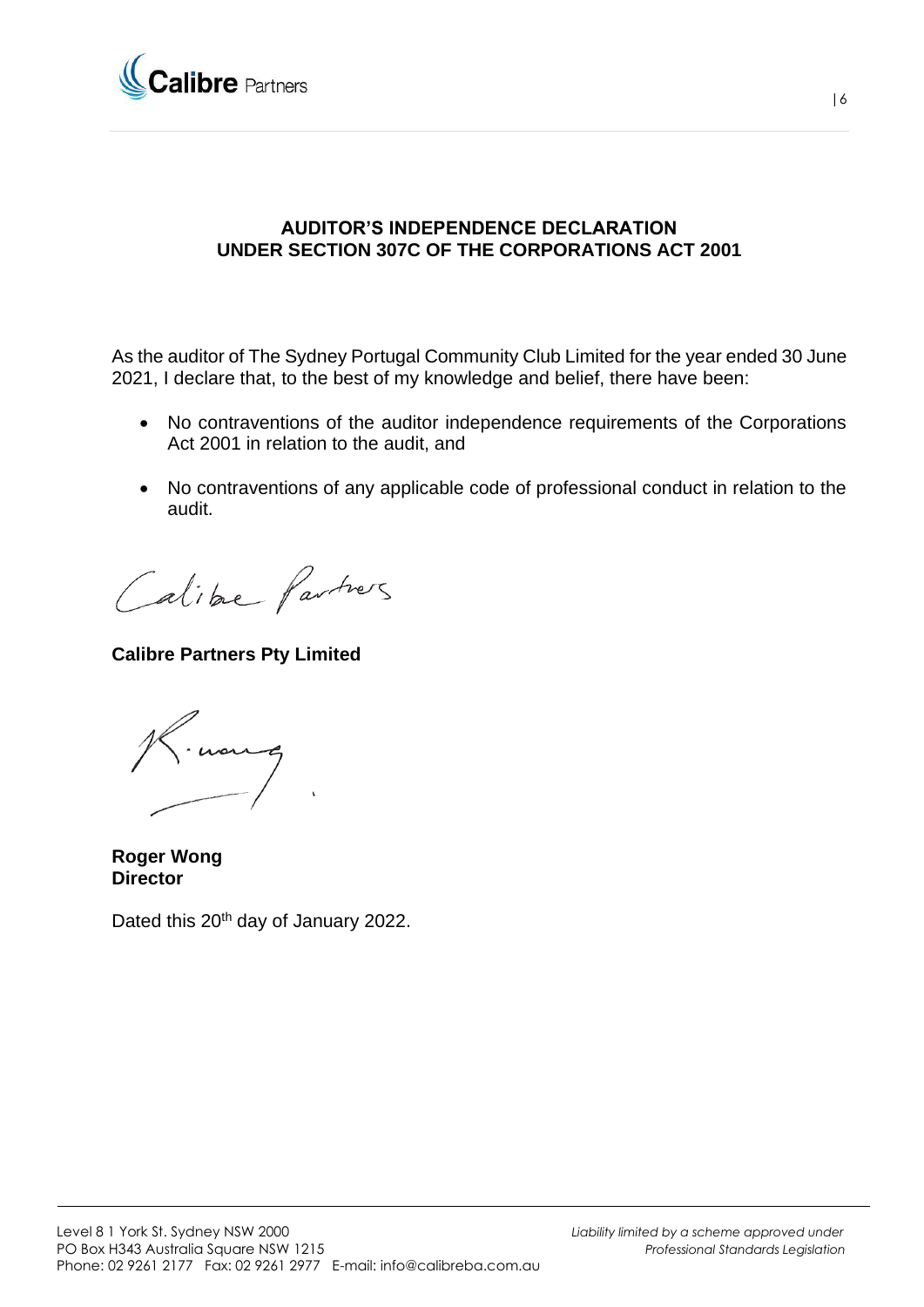ABN 37 002 690 799

#### Statement of Comprehensive Income

|                                     | <b>Note</b>             | 2021<br>\$  | 2020<br>\$  |
|-------------------------------------|-------------------------|-------------|-------------|
| <b>Revenue</b>                      |                         |             |             |
| Revenue                             | $\overline{2}$          | 2,291,448   | 1,755,041   |
| Other income                        | $\overline{2}$          | 664,041     | 588,413     |
| <b>Total revenue</b>                |                         | 2,955,489   | 2,343,454   |
| <b>Expenses</b>                     |                         |             |             |
| Cost of sales                       |                         | (980, 057)  | (912, 727)  |
| Administration expenses             |                         | (179, 379)  | (142, 436)  |
| Depreciation expense                |                         | (150, 202)  | (173, 864)  |
| Employee benefits expense           |                         | (511, 578)  | (307, 716)  |
| Interest expense                    |                         | (88, 749)   | (63, 760)   |
| Occupancy expenses                  |                         | (240, 160)  | (224, 470)  |
| Soccer expenses                     |                         | (504, 662)  | (358,005)   |
| Other expenses                      |                         | (239, 822)  | (594, 052)  |
| <b>Total expenses</b>               |                         | (2,894,609) | (2,777,030) |
| Net profit (loss) before income tax |                         | 60,880      | (433, 576)  |
| Income tax expense                  | $\overline{\mathbf{3}}$ |             |             |
| Net profit (loss) for the year      |                         | 60,880      | (433, 576)  |
| Other comprehensive income          |                         |             |             |
| Prior rounding adjustment           |                         |             |             |
| Total comprehensive income (loss)   |                         | 60,880      | (433, 576)  |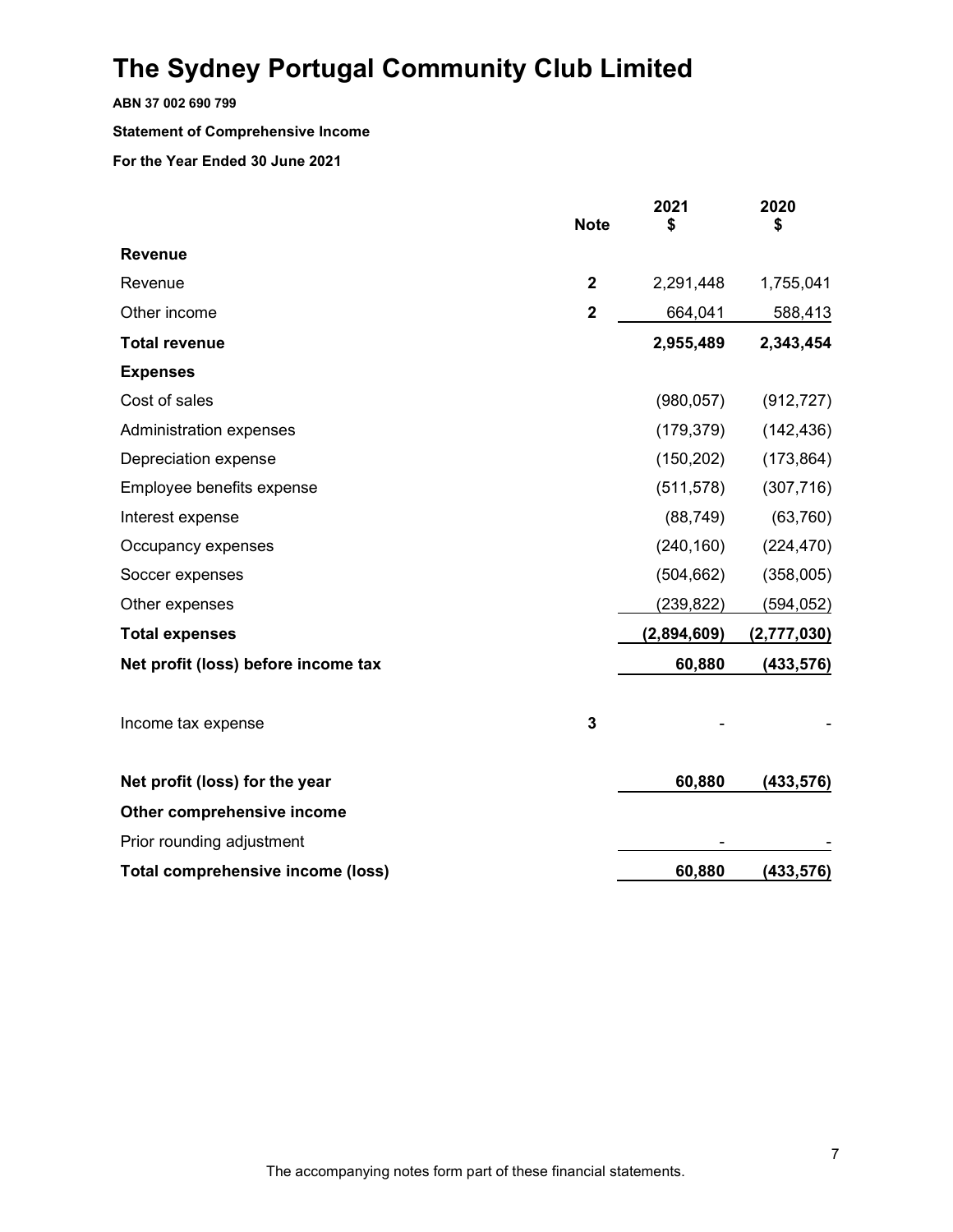ABN 37 002 690 799

#### Statement of Financial Position

As At 30 June 2021

|                                      | <b>Note</b>    | 2021<br>\$ | 2020<br>\$ |
|--------------------------------------|----------------|------------|------------|
| <b>Assets</b>                        |                |            |            |
| <b>Current</b>                       |                |            |            |
| Cash and cash equivalents            | 4              | 273,177    | (45, 435)  |
| Trade and other receivables          | 5              | 70,364     | 33,867     |
| Inventories                          | 6              | 18,858     | 19,745     |
| Other assets                         | 7              | 94,124     | 69,616     |
| <b>Total Current assets</b>          |                | 456,523    | 77,793     |
|                                      |                |            |            |
| <b>Non-current</b>                   |                |            |            |
| Property, plant and equipment        | 8              | 10,800,575 | 10,939,939 |
| Intangible Assets                    | 9              | 2,475      | 2,475      |
| Other assets                         | $\overline{7}$ | 4,600      | 4,600      |
| <b>Total Non-current assets</b>      |                | 10,807,650 | 10,947,014 |
| <b>Total assets</b>                  |                | 11,264,173 | 11,024,807 |
| <b>Liabilities</b>                   |                |            |            |
| <b>Current</b>                       |                |            |            |
| Trade and other payables             | 10             | 779,083    | 469,996    |
| Provisions                           | 11             | 23,420     | 14,247     |
| <b>Borrowings</b>                    | 12             | 1,518,661  | 1,500,000  |
| <b>Unearned Revenue</b>              | 13             | 31,818     | 504,678    |
| <b>Total Current liabilities</b>     |                | 2,352,982  | 2,488,921  |
| <b>Non-current</b>                   |                |            |            |
| <b>Borrowings</b>                    | 12             | 312,000    |            |
| Provisions                           | 11             | 35,173     | 32,748     |
| <b>Total Non-current liabilities</b> |                | 347,173    | 32,748     |
| <b>Total liabilities</b>             |                | 2,700,155  | 2,521,669  |
| <b>Net assets</b>                    |                | 8,564,018  | 8,503,138  |
|                                      |                |            |            |
| <b>Equity</b>                        |                |            |            |
| Reserves                             | 14             | 4,319,725  | 4,319,725  |
| Retained earnings                    |                | 4,244,293  | 4,183,413  |
| <b>Total equity</b>                  |                | 8,564,018  | 8,503,138  |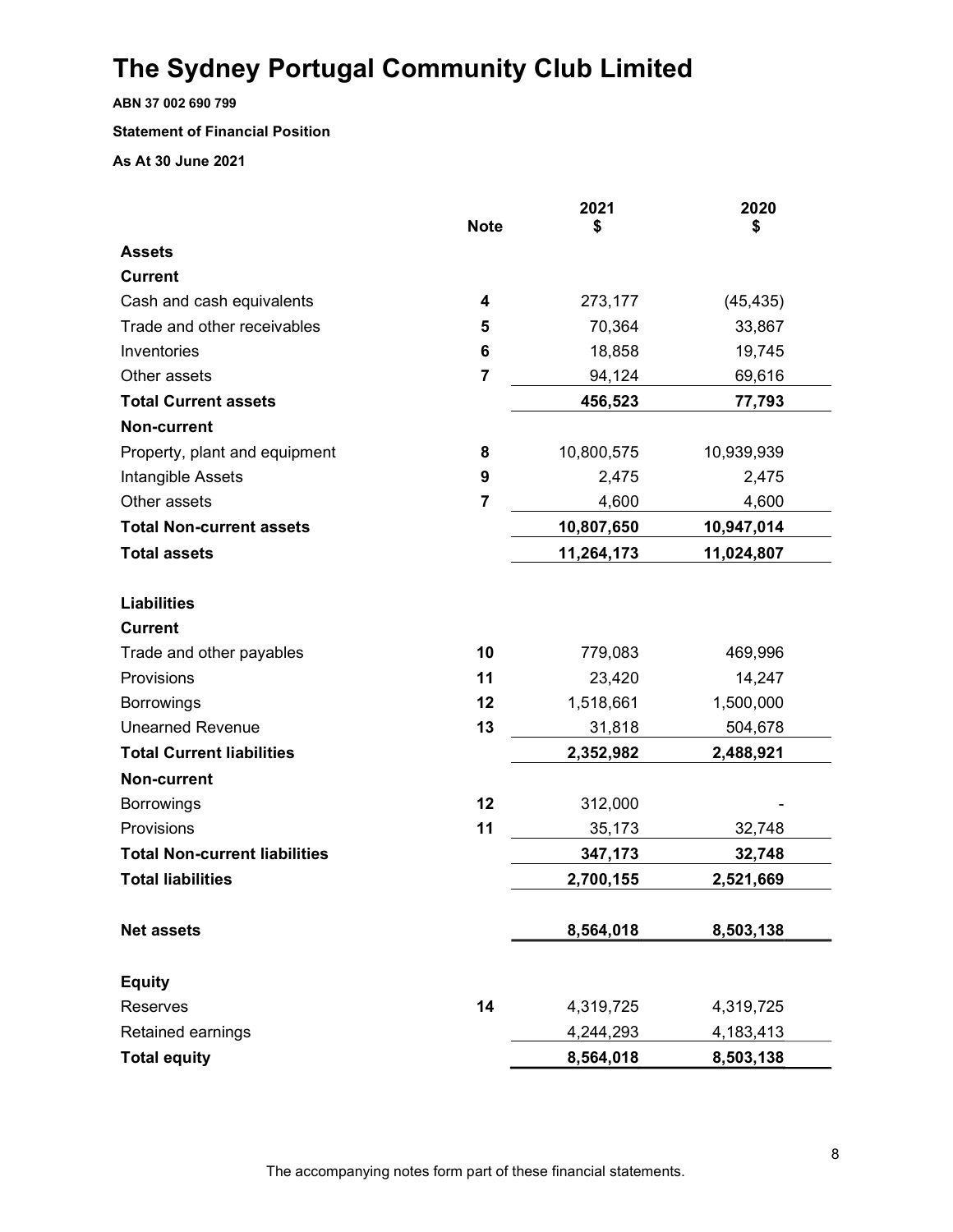ABN 37 002 690 799

#### Statement of Changes in Equity

|                                         | <b>Note</b> | <b>Asset</b><br><b>Revaluation</b><br><b>Reserve</b> | <b>Retained</b><br><b>Earnings</b> | <b>Total Equity</b> |
|-----------------------------------------|-------------|------------------------------------------------------|------------------------------------|---------------------|
| Balance at 1 July 2019                  |             | 4,319,725                                            | 4,616,989                          | 8,936,714           |
| Profit (loss) for the year              |             |                                                      | (433, 576)                         | (433, 576)          |
| Other comprehensive income for the year |             |                                                      |                                    |                     |
| Rounding error                          |             |                                                      |                                    |                     |
| Balance at 30 June 2020                 |             | 4,319,725                                            | 4,183,413                          | 8,503,138           |
| Balance at 1 July 2020                  |             | 4,319,725                                            | 4,183,413                          | 8,503,138           |
| Profit for the year                     |             |                                                      | 60,880                             | 60,880              |
| Other comprehensive income for the year |             |                                                      |                                    |                     |
| Balance at 30 June 2021                 |             | 4,319,725                                            | 4,244,293                          | 8,564,018           |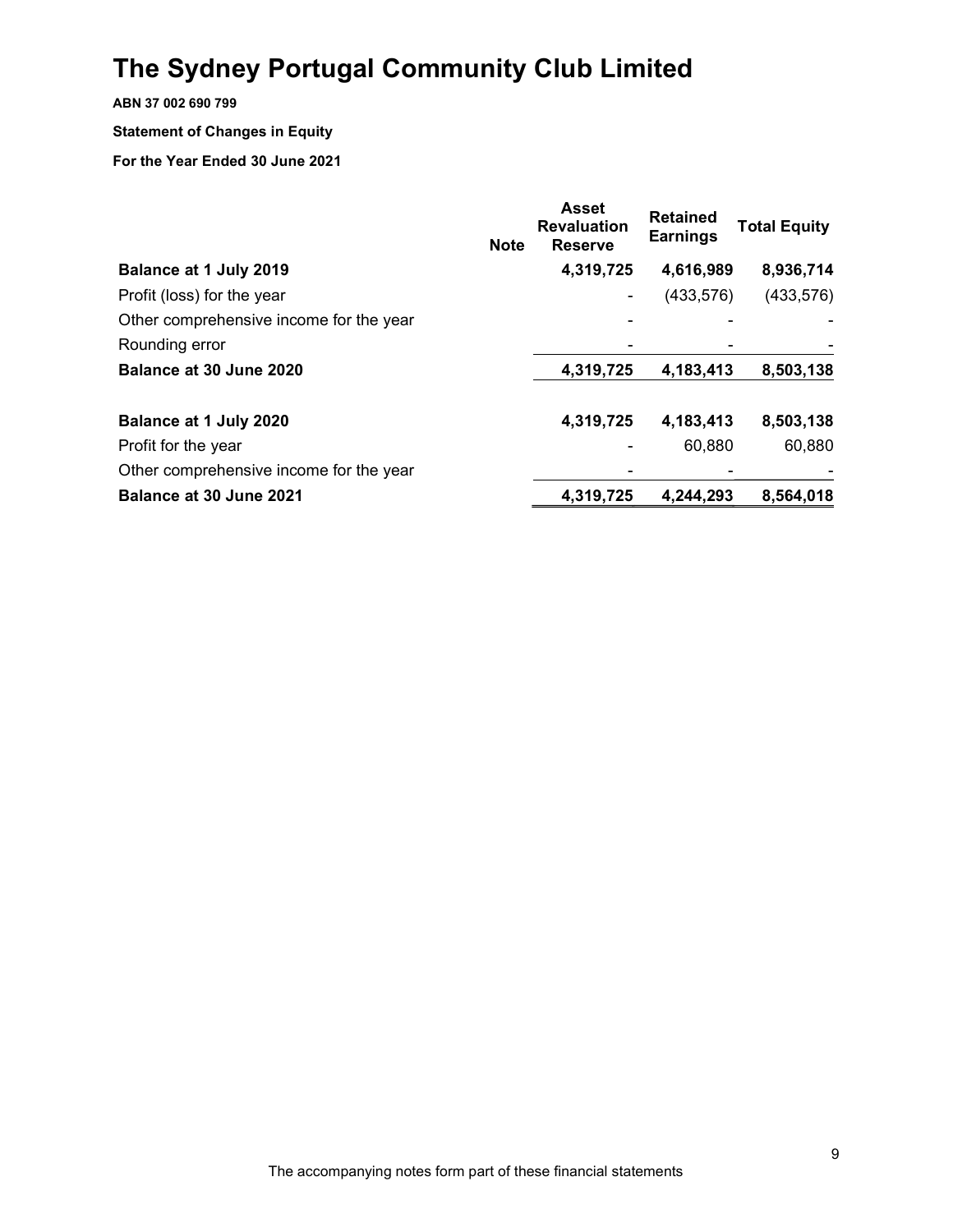ABN 37 002 690 799

#### Statement of Cash Flows

|                                                     |             | 2021        | 2020        |
|-----------------------------------------------------|-------------|-------------|-------------|
|                                                     | <b>Note</b> | \$          | \$          |
| <b>Cash from operating activities</b>               |             |             |             |
| Receipts from customers                             |             | 2,332,834   | 1,795,792   |
| Government subsidy - COVID 19                       |             | 113,244     | 41,924      |
| Payments to suppliers and employees                 |             | (2,358,595) | (2,007,280) |
| Interest received                                   |             | 54          | 235         |
| Interest paid                                       |             | (88, 749)   | (63,760)    |
| Net cash inflow (outflow) from operating activities | 15          | (1, 212)    | (233, 089)  |
|                                                     |             |             |             |
| Cash flows from investing activities                |             |             |             |
| Purchase of property, plant and equipment           |             | (10, 838)   | (5,095)     |
| <b>Purchase of Kickoff</b>                          |             |             | (170,000)   |
| Net cash inflow (outflow) from investing activities |             | (10, 838)   | (175, 095)  |
| Cash flows from financing activities                |             |             |             |
| Proceeds from borrowings                            |             | 330,662     | 360,081     |
| Net cash inflow from financing activities           |             | 330,662     | 360,081     |
| Net increase (decrease) in cash held                |             | 318,612     | (48, 103)   |
| Cash at beginning of the financial year             |             | (45, 435)   | 2,668       |
| Cash at the end of the financial year               | 4           | 273,177     | (45, 435)   |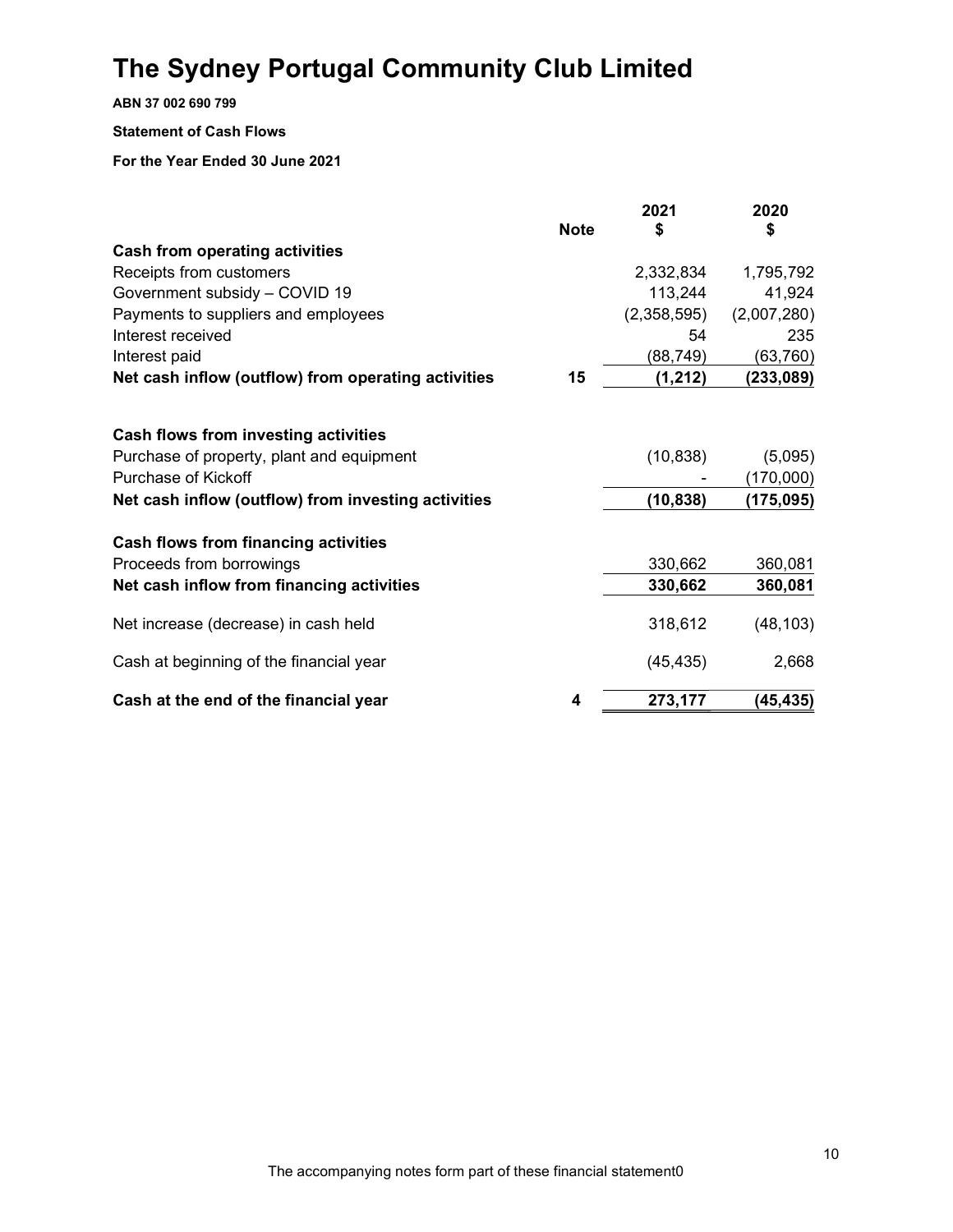ABN 37 002 690 799

Notes to the Financial Statements

For the Year Ended 30 June 2021

#### 1 Statement of Significant Accounting Policies

#### General Information and Statement of Compliance

The financial report has been prepared as a Tier 2 general purpose financial report which has been prepared in accordance with Australian Accounting Standards – Reduced disclosure Requirements and Interpretations issued by the Australian Accounting Standards Board Australian Accounting Interpretations, other authoritative pronouncements of the Australian Accounting Standards Board and the Corporations Act 2001.

The financial report covers The Sydney Portugal Community Club Limited ("the club") as an individual entity. The Sydney Portugal Community Club Limited is a Company limited by guarantee, incorporated and domiciled in Australia.

Principal place of business of The Sydney Portugal Community Club Limited is 100 Marrickville Road, Marrickville NSW 2204.

The financial statements were authorised for issue by the director on 20 January 2022.

The following is a summary of the material accounting policies adopted by the club in the preparation of the financial report. The accounting policies have been consistently applied, unless otherwise stated.

#### Reporting Basis and Conventions

This financial report has been prepared on an accruals basis and is based on historical costs modified by the revaluation of selected non-current assets, financial assets and financial liabilities for which the fair value basis of accounting has been applied.

#### Adoption of new and revised Accounting Standards

In the current year, the company has adopted all of the new and revised Standards and interpretations issued by the Australian Accounting Standards Board (the AASB) that are relevant to its operations and effective for the current annual reporting period. There has been no material impact of these changes on the company's accounting policies.

#### New and revised Australian Accounting Standards in issue but not yet effective

The new and amended standards and interpretations that are issued, but not yet effective, up to the date of issuance of the company's financial statements are disclosed below. The company intends to adopt these new and amended standards and interpretations, if applicable, when they become effective.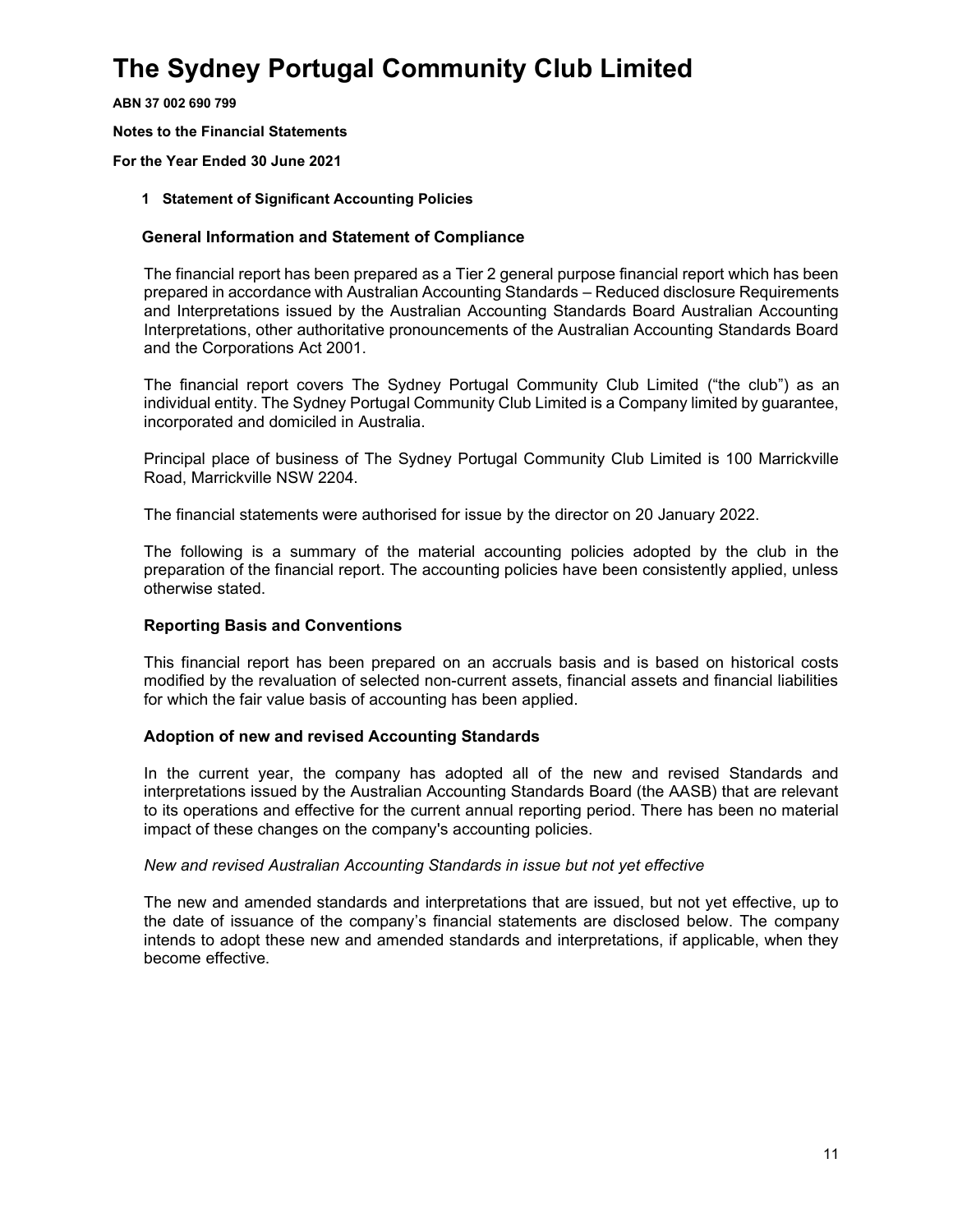ABN 37 002 690 799

Notes to the Financial Statements

For the Year Ended 30 June 2021

#### 1 Statement of Significant Accounting Policies

#### New Accounting Standards and Interpretations not yet mandatory or early adopted

AASB 1060 General Purpose Financial Statements – Simplified Disclosures for For-Profit and Not-for-Profit Tier 2 Entities

A separate disclosure Standard applied in the preparation of general-purpose financial statements prepared in accordance with 'Tier 2' of the differential reporting framework in AASB 1053 Application of Tiers of Australian Accounting Standards.

Entities preparing general purpose financial statements in accordance with this Standard are not required to comply with the disclosure requirements of other Accounting Standards. However, the recognition and measurement requirements of all Accounting Standards must be applied.

The disclosure requirements in AASB 1060 replace those required under 'Reduced Disclosure Requirements' (RDR) which shaded those disclosure requirements of Accounting Standards that were not applicable to Tier 2 entities. The number of disclosures required by this Standard are generally less than RDR.

#### (a) Revenue Recognition

Revenue is recognised when the amount of the revenue can be measured reliably, it is probable that economic benefits associated with the transaction will flow to the company and specific criteria relating to the type of revenue as noted below, has been satisfied.

Revenue is measured at the fair value of the consideration received or receivable and is presented net of returns, discounts and rebates.

#### Sale of Goods

Sale of goods are recognised at the point of sale, which is where the customer has taken delivery of the goods, the risks and rewards are transferred to the customer and there is a valid sales contract. Amounts disclosed as revenue are net of sales returns and trade discounts.

#### Poker Machines

Poker machine revenue is recognised net of payouts.

#### Membership

Membership revenue is recognised in the year in which it relates.

#### Government grants

The company has benefited from the following significant government support packages as a result of government responses to the COVID-19 pandemic during the period: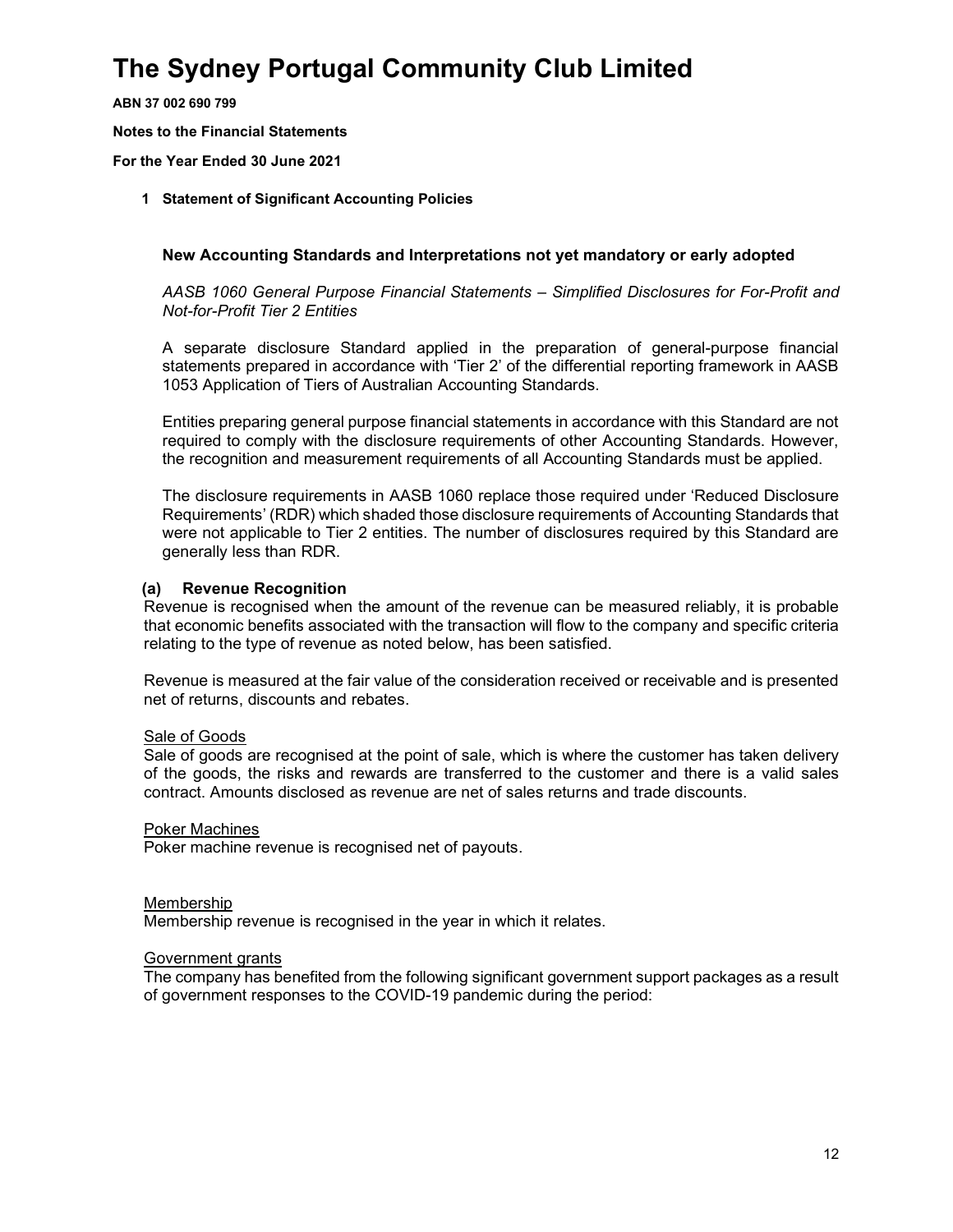ABN 37 002 690 799

Notes to the Financial Statements

For the Year Ended 30 June 2021

#### 1 Statement of Significant Accounting Policies

| <b>Support received</b>  |        | <b>Description</b>                                                                                                                                                                                                                                                                                                                                                                                                                                                                                                                                                                                                                                                                                            |
|--------------------------|--------|---------------------------------------------------------------------------------------------------------------------------------------------------------------------------------------------------------------------------------------------------------------------------------------------------------------------------------------------------------------------------------------------------------------------------------------------------------------------------------------------------------------------------------------------------------------------------------------------------------------------------------------------------------------------------------------------------------------|
| JobKeeper<br>(Australia) | Scheme | Due to the impact of COVID-19 on the company's turnover,<br>government subsidies were received under the Australian Federal<br>Government's JobKeeper scheme. The entity became eligible for<br>the Scheme from its inception in March 2020 and expects to<br>continue receiving payments under the Scheme until its currently<br>scheduled completion on 28 March 2021. The amounts were paid to<br>employees in line with government's objectives of helping<br>businesses to continue paying employees to keep them in their jobs<br>so that businesses can re-start when business conditions improve.<br>The amounts received have been recognised as other income in the<br>statement of profit or loss. |
| Cash Boost               |        | Due to the impact of COVID-19 on the company's turnover,<br>government subsidies were received under the Australian Federal<br>Government's Boosting Cash Flow for Employers scheme.<br>The benefit of cash flow boosts is derived by either the employer<br>reducing its PAYG liability to the ATO in a particular BAS period for<br>the payment, or if there is insufficient liability, the remaining balance<br>was refunded as a cash payment.<br>The amounts received have been recognised as other income in the<br>statement of profit or loss.                                                                                                                                                        |

There are no unfulfilled conditions or other contingencies attaching to the government grants that have been recognised as income.

#### (b) Operating expenses

Operating expenses are recognised in profit or loss upon utilisation of the service or at the date of their origin.

#### (c) Income taxes

The income tax expense or benefit for the period, is the tax payable on that period's taxable income based on the applicable income tax rate, adjusted by changes in deferred tax assets and liabilities attributable to temporary differences, unused tax losses and the adjustment recognised for prior periods, where applicable.

Deferred tax assets and liabilities are recognised for temporary differences at the tax rates expected to apply when the assets are recovered or liabilities settled, based on those tax rates that are enacted or substantively enacted.

Deferred tax assets are recognised for deductible temporary differences and unused tax losses only if it is probable that future taxable amounts will be available to utilise those temporary differences and losses.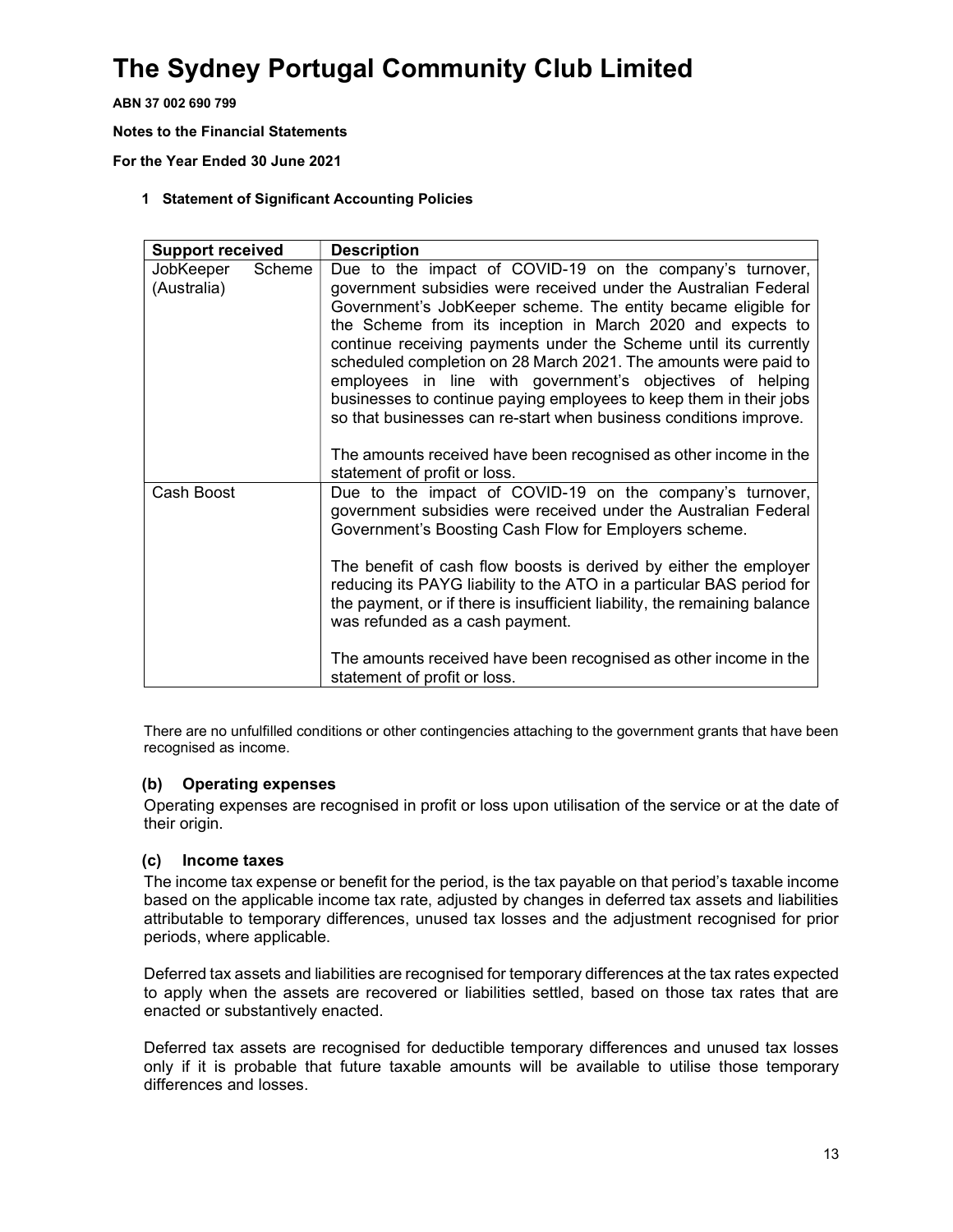ABN 37 002 690 799

Notes to the Financial Statements

For the Year Ended 30 June 2021

#### 1 Statement of Significant Accounting Policies

The carrying amount of recognised and derecognised deferred tax assets are reviewed each reporting date. Deferred tax assets recognised are reduced to the extent that it is no longer probable that future taxable profits will be available for the carrying amount to be recovered. Previously unrecognised deferred tax assets are recognised to the extent that it is probable that there are future taxable profits available to recover the asset.

#### (c) Income taxes (continued)

Deferred tax assets and liabilities are offset only where there is a legally enforceable right to offset current tax assets against current tax liabilities and deferred tax assets against deferred tax liabilities; and they relate to the same tax authority on either the same taxable entity or different taxable entity's which intend to settle the claim simultaneously.

#### Mutuality principle

The company calculates its income in accordance with the mutuality principle, which excludes from income, any amounts of subscriptions and contributions from members, and payments received from members, for particular services provided by the club or association, eg. poker machines, bar and dining room service, in the case of social clubs. The Commissioner of Taxation accepts this method of calculating income as appropriate for recognised clubs and associations.

Amendments to the Income Tax Assessment Act 1997 ensure social clubs continue not to be taxed on receipts from contributions and payments received from members.

#### (d) Cash and cash equivalents

Cash and cash equivalents comprise cash on hand, demand deposits and short-term investments which are readily convertible to known amounts of cash and which are subject to an insignificant risk of change in value.

#### (e) Trade and other receivables

Trade receivables are initially recognised at fair value and subsequently measured at amortised cost using the effective interest method, less any provision for impairment. Trade receivables are generally due for settlement within 30 days.

#### (f) Inventories

Inventories are measured at the lower of cost and net realisable value. Cost of inventory is determined using the first-in-first-out basis and is net of any rebates and discounts received. Net realisable value is estimated using the most reliable evidence available at the reporting date and inventory is written down through an obsolescence provision if necessary.

#### (g) Property, plant and equipment

Each class of property, plant and equipment is carried at cost or fair value less, where applicable, any accumulated depreciation and impairment.

#### Land and buildings at cost

Land and buildings at cost are measured using the cost model.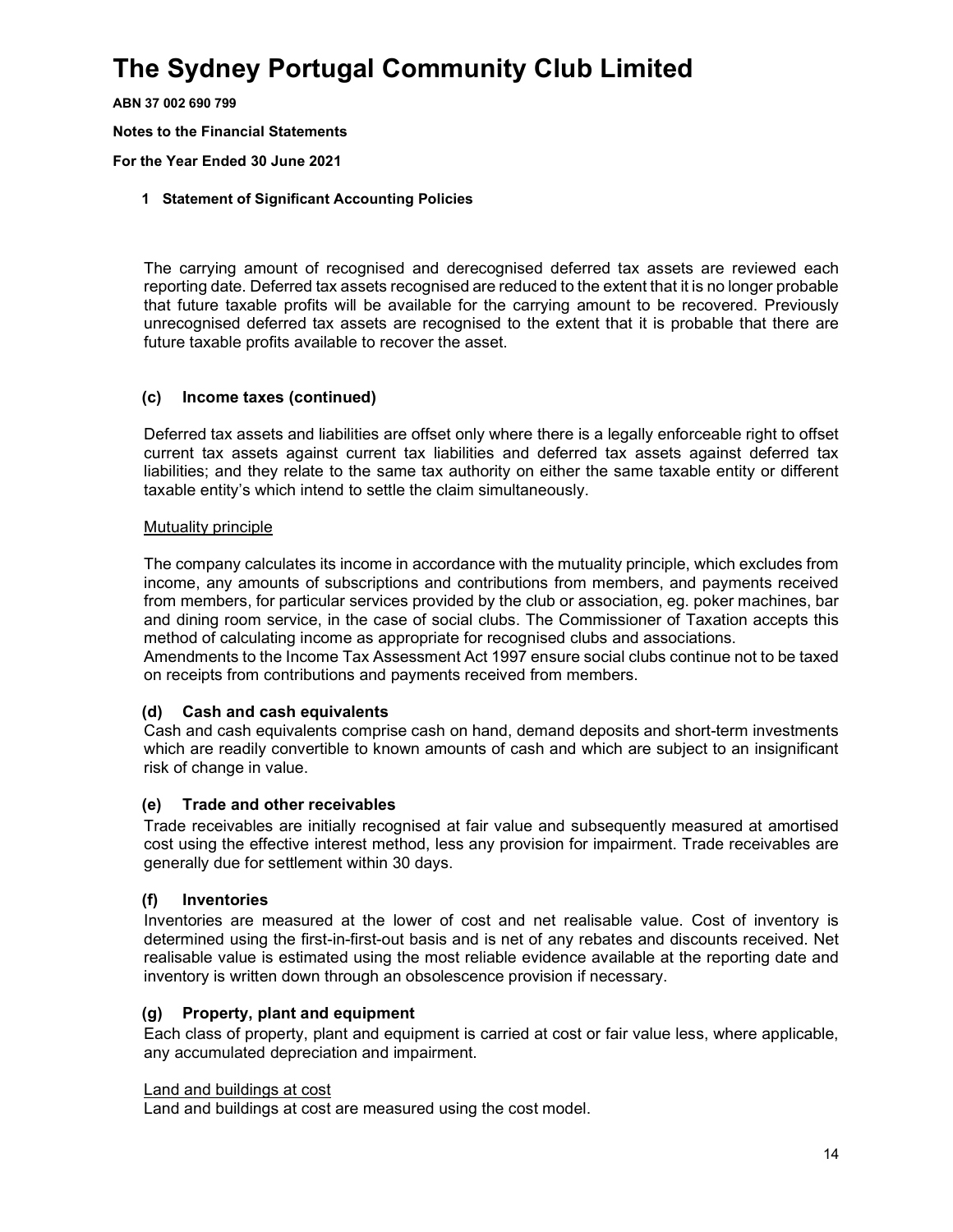ABN 37 002 690 799

Notes to the Financial Statements

For the Year Ended 30 June 2021

#### 1 Statement of Significant Accounting Policies

#### Land and buildings at fair value

Land is shown at fair value, less subsequent depreciation and impairment of buildings. The valuations are undertaken more frequently if there is a material change in fair value relative to the carrying amount. Any accumulated depreciation at the date of valuation is eliminated against the gross carrying amount of the asset and the net amount is restated to the revalued amount of the asset. Increases in the carrying amounts arising on valuation of land and buildings are credited in other comprehensive income through to the revaluation surplus reserve in equity.

Any revaluation decrements are initially taken up in other comprehensive income through to the revaluation surplus reserve to the extent of any previous revaluation surplus of the same asset. Thereafter decrements are taken to the profit and loss.

#### Plant and equipment

Plant and equipment are stated at historical cost less accumulated depreciation and impairment. Historical cost includes expenditure that is directly attributable to the acquisition of the items.

#### **Depreciation**

Property, plant and equipment, excluding freehold land, is depreciated over the asset's useful life to the company, commencing when the asset is ready for use.

The depreciation rates used for each class of depreciable asset are shown below.

| <b>Fixed asset class</b>   | <b>Depreciation rate</b> |
|----------------------------|--------------------------|
| <b>Buildings</b>           | 2.5% straight line       |
| <b>Plant and Equipment</b> | 10-20% diminishing value |

Any revisions are accounted for prospectively as a change in estimate.

#### (h) Impairment of non-financial assets

At the end of each reporting period the company determines whether there is evidence of an impairment indicator for non-financial assets.

Where an indicator exists and regardless for indefinite life intangible assets and intangible assets not yet available for use, the recoverable amount of the asset is estimated.

Where assets do not operate independently of other assets, the recoverable amount of the relevant cash generating unit (CGU) is estimated.

The recoverable amount of an asset or CGU is the higher of the fair value less costs of disposal and the value in use. Value in use is the present value of the future cash flows expected to be derived from an asset or cash generating unit.

Where the recoverable amount is less than the carrying amount, an impairment loss is recognised in profit or loss.

Reversal indicators are considered in subsequent periods for all assets which have suffered an impairment loss.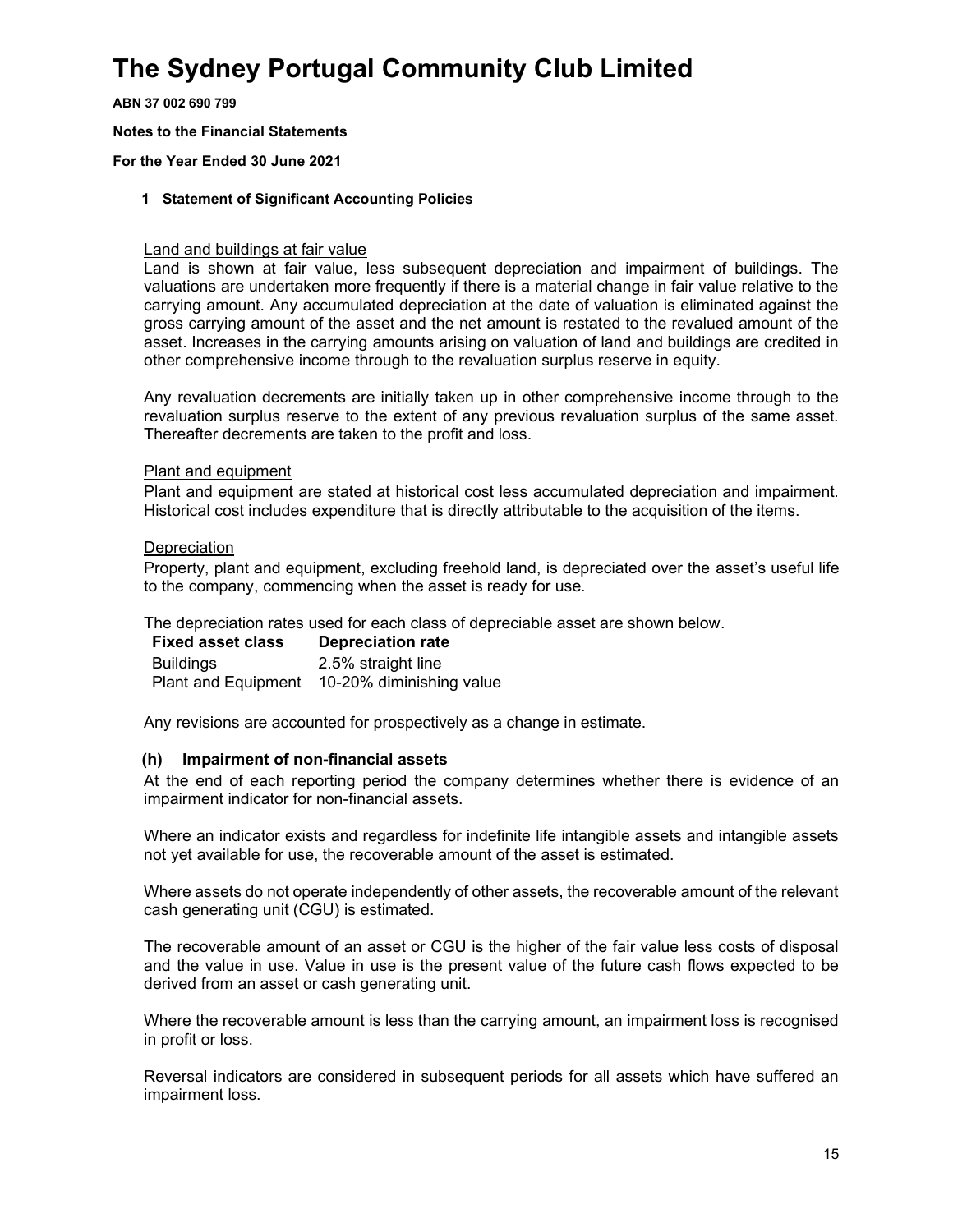ABN 37 002 690 799

Notes to the Financial Statements

For the Year Ended 30 June 2021

#### 1 Statement of Significant Accounting Policies

#### (i) Financial instruments

Financial instruments are recognised initially using trade date accounting, i.e. on the date that the company becomes party to the contractual provisions of the instrument.

On initial recognition, all financial instruments are measured at fair value plus transaction costs (except for instruments measured at fair value through profit or loss where transaction costs are expensed as incurred).

#### Financial Assets

Financial assets are divided into the following categories which are described in detail below:

- loans and receivables;
- financial assets at fair value through profit or loss;

Financial assets are assigned to the different categories on initial recognition, depending on the characteristics of the instrument and its purpose. A financial instrument's category is relevant to the way it is measured and whether any resulting income and expenses are recognised in profit or loss or in other comprehensive income.

All income and expenses relating to financial assets are recognised in the statement of profit or loss and other comprehensive income in the 'finance income' or 'finance costs' line item respectively.

#### Loans and receivables

Loans and receivables are non-derivative financial assets with fixed or determinable payments that are not quoted in an active market. They arise principally through the provision of goods and services to customers but also incorporate other types of contractual monetary assets.

After initial recognition these are measured at amortised cost using the effective interest method, less provision for impairment. Any change in their value is recognised in profit or loss.

The company's trade and other receivables fall into this category of financial instruments.

Significant receivables are considered for impairment on an individual asset basis when they are past due at the reporting date or when objective evidence is received that a specific counterparty will default.

The amount of the impairment is the difference between the net carrying amount and the present value of the future expected cash flows associated with the impaired receivable.

In some circumstances, the company renegotiates repayment terms with customers which may lead to changes in the timing of the payments, the company does not necessarily consider the balance to be impaired, however assessment is made on a case-by-case basis.

#### Financial liabilities

Financial liabilities are classified as either financial liabilities 'at fair value through profit or loss' or other financial liabilities depending on the purpose for which the liability was acquired.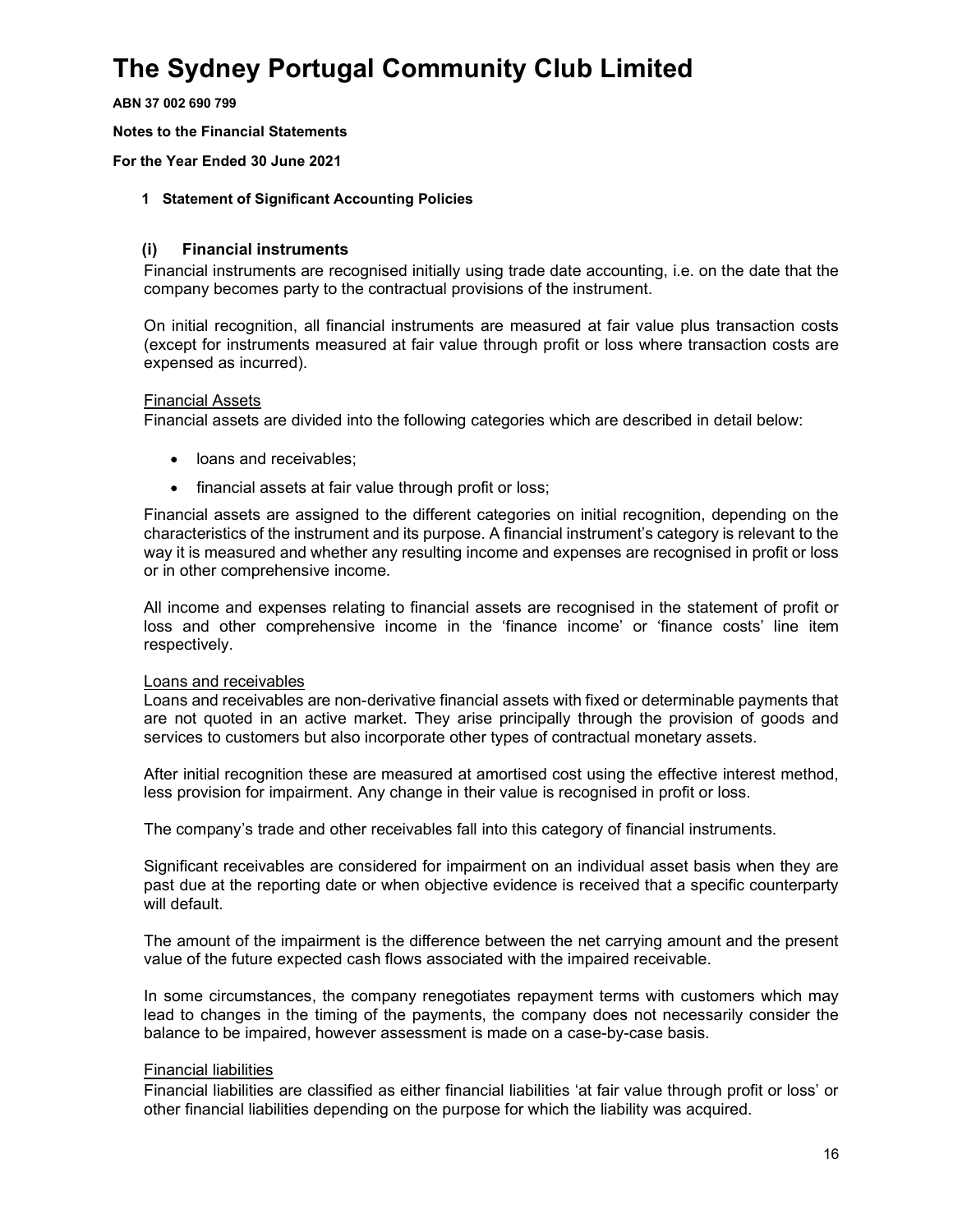ABN 37 002 690 799

Notes to the Financial Statements

For the Year Ended 30 June 2021

#### 1 Statement of Significant Accounting Policies

#### (i) Financial instruments (continued)

The entity's financial liabilities include borrowings, trade and other payables (including finance lease liabilities), which are measured at amortised cost using the effective interest rate method.

#### Impairment of financial assets

At the end of the reporting period the company assesses whether there is any objective evidence that a financial asset or group of financial assets is impaired.

#### Financial assets at amortised cost

If there is objective evidence that an impairment loss on financial assets carried at amortised cost has been incurred, the amount of the loss is measured as the difference between the asset's carrying amount and the present value of the estimated future cash flows discounted at the financial assets original effective interest rate.

Impairment on loans and receivables is reduced through the use of an allowance accounts, all other impairment losses on financial assets at amortised cost are taken directly to the asset.

Subsequent recoveries of amounts previously written off are credited against other expenses in profit or loss.

#### (j) Trade and other payables

These amounts represent liabilities for goods and services provided to the company prior to the end of the financial year and which are unpaid. Due to the short-term nature they are measured at amortised cost and are not discounted. The amounts are unsecured and are not usually paid within 30 days of recognition.

#### (k) Borrowing costs

Borrowing costs that are directly attributable to the acquisition, construction or production of a qualifying asset are capitalised as part of the cost of that asset.

All other borrowing costs are recognised as an expense in the period in which they are incurred.

#### (l) Goods and services tax (GST)

Revenue, expenses and assets are recognised net of the amount of goods and services tax (GST), except where the amount of GST incurred is not recoverable from the Australian Taxation Office (ATO).

Receivables and payable are stated inclusive of GST.

The net amount of GST recoverable from, or payable to, the ATO is included as part of receivables or payables in the statement of financial position.

Cash flows in the statement of cash flows are included on a gross basis and the GST component of cash flows arising from investing and financing activities which is recoverable from, or payable to, the taxation authority is classified as operating cash flows.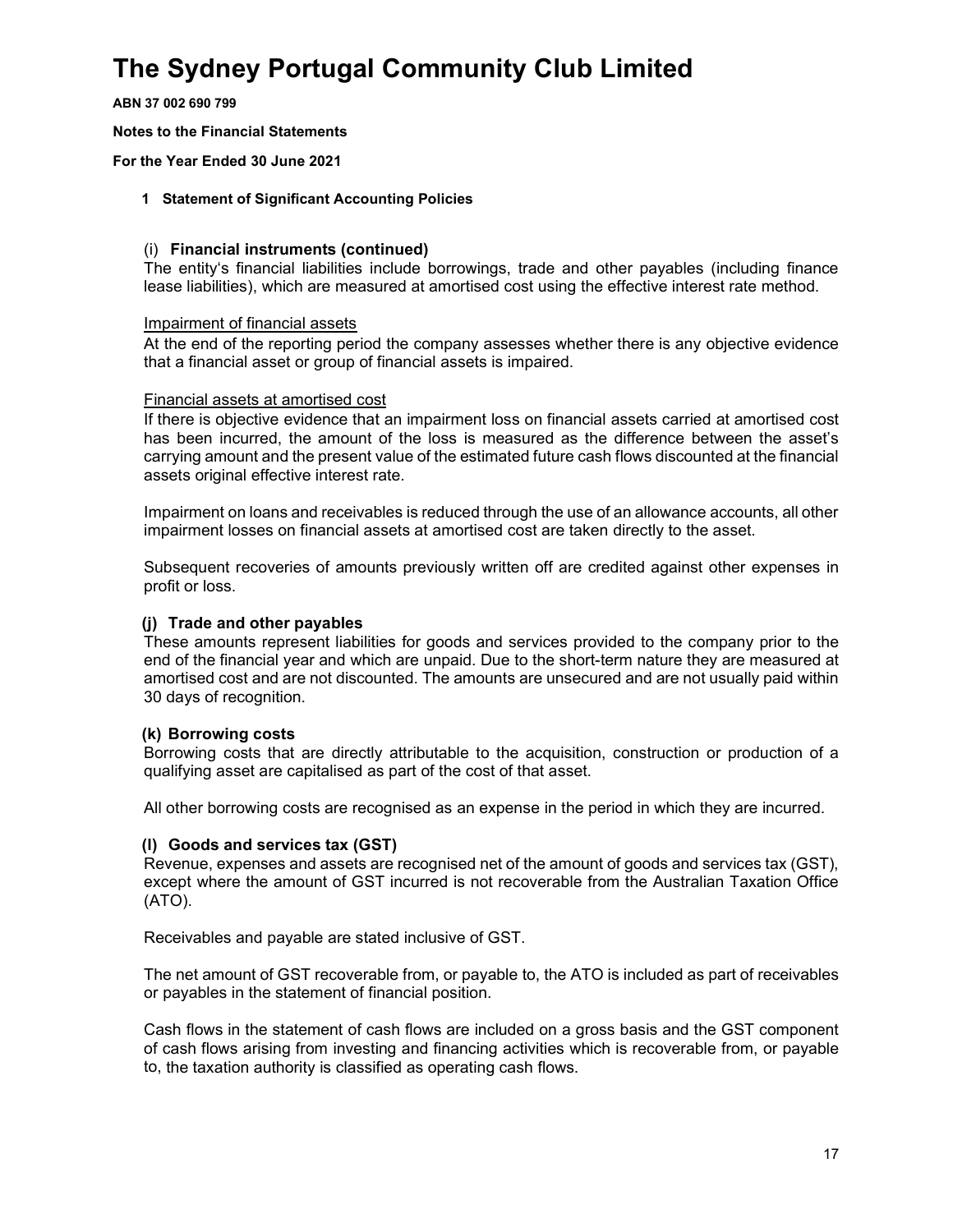ABN 37 002 690 799

Notes to the Financial Statements

For the Year Ended 30 June 2021

#### 1 Statement of Significant Accounting Policies

#### (m) Employee benefits

Provision is made for company's liability for employee benefits arising from services rendered by employees to the end of the reporting period. Employee benefits that are expected to be wholly settled within one year have been measured at the amounts expected to be paid when the liability is settled.

Employee benefits expected to be settled more than one year after the end of the reporting period have been measured at the present value of the estimated future cash outflows to be made for those benefits. In determining the liability, consideration is given to employee wage increases and the probability that the employee may satisfy vesting requirements. Changes in the measurement of the liability are recognised in profit or loss.

#### (n) Reserves

Components of equity include the following:

• revaluation reserve – comprises gains and losses from the revaluation of land and buildings (see Note 14)

Retained earnings include all current and prior period retained profits.

#### (o) Significant management judgement in applying accounting policies

When preparing the financial statements, management undertakes a number of judgements, estimates and assumptions about the recognition and measurement of assets, liabilities, income and expenses.

#### Estimation uncertainty

Information about estimates and assumptions that have the most significant effect on recognition and measurement of assets, liabilities, income and expenses is provided below. Actual results may be substantially different.

#### Impairment

In assessing impairment, management estimates the recoverable amount of each asset or cashgenerating units, based on expected future cash flows and uses an interest rate to discount them.

Estimation uncertainty relates to assumptions about future operating results and the determination of a suitable discount rate.

#### Inventories

Management estimates the net realisable values of inventories, taking into account the most reliable evidence available at each reporting date. The future realisation of these inventories may be affected by future technology or other market-driven changes that may reduce future selling prices.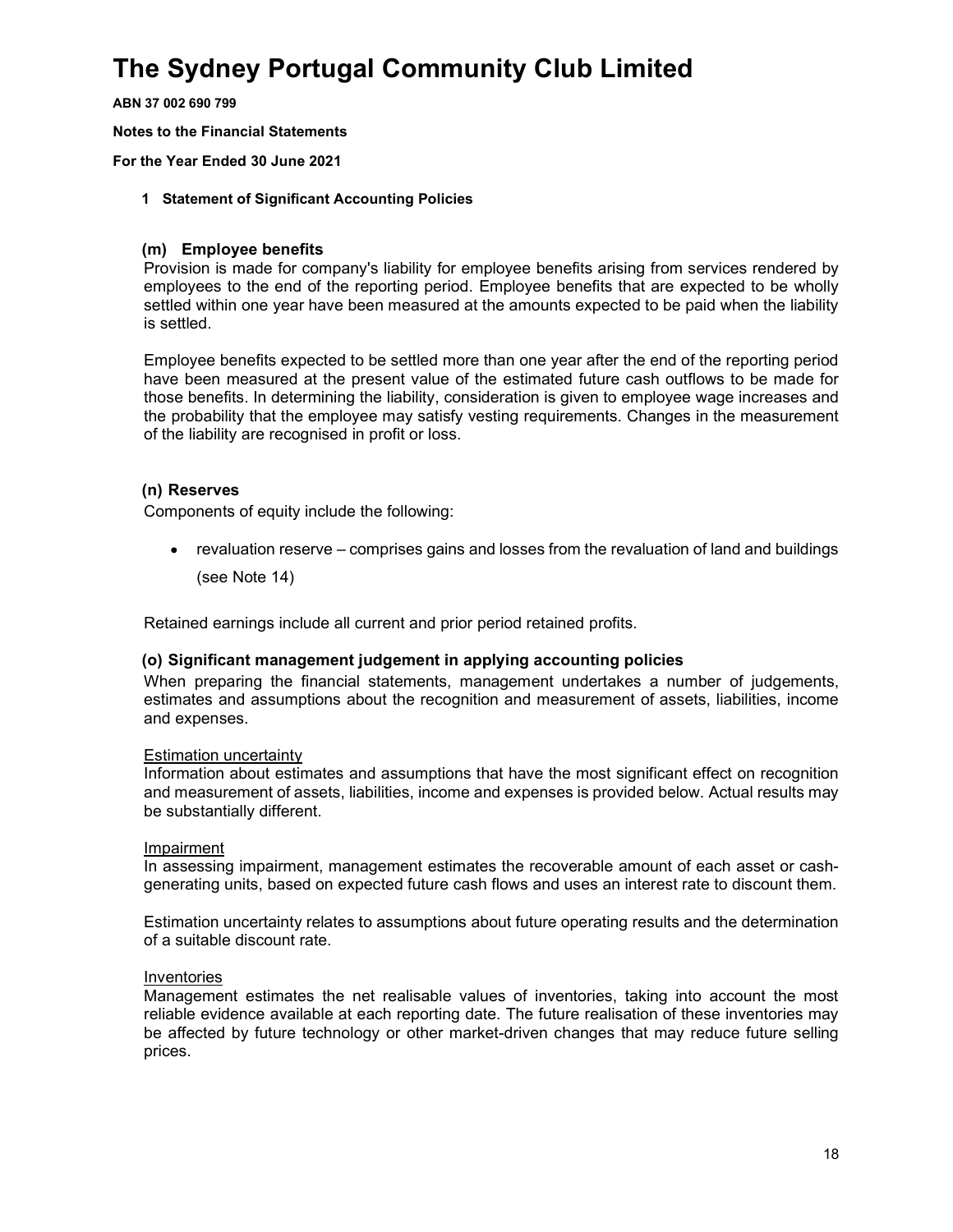ABN 37 002 690 799

Notes to the Financial Statements

For the Year Ended 30 June 2021

#### 1 Statement of Significant Accounting Policies

#### (o) Significant management judgement in applying accounting policies

#### Useful lives of depreciable assets

Management reviews its estimate of the useful lives of depreciable assets at each reporting date, based on the expected utility of the assets. Uncertainties in these estimates relate to technical obsolescence that may change the utility of certain software and IT equipment.

#### Fair value of financial instruments

The company has certain financial assets and liabilities which are measured at fair value. Where fair value has not able to be determined based on quoted price, a valuation model has been used. The inputs to these models are observable, where possible, however these techniques involve significant estimates and therefore fair value of the instruments could be affected by changes in these assumptions and inputs.

#### Long service leave

The liability for long service leave is recognised and measured at the present value of the estimated cash flows to be made in respect of all employees at the reporting date. In determining the present value of the liability, estimates of attrition rates and pay increases through promotion and inflation have been taken into account.

#### (p) Going Concern

At 30 June 2021, the club had net cash balance of \$ 273,177 and net asset position of \$8,564,018. The company has a negative position when total current assets with total current liabilities is compared in the statement of financial position. The company also has the negative operating cashflows of (\$1,211).

The directors believe the Club is a going concern due to the following:

- rolling over all current facilities, including negotiating and establishing new facilities, with financial institutions
- loans provided by members
- future operating cash inflow from activities
- active management cash outflows.

 On the above basis, it is the opinion of the Board of Directors that the company will be able to continue as a going concern and that. Therefore, this basis of preparation is appropriate.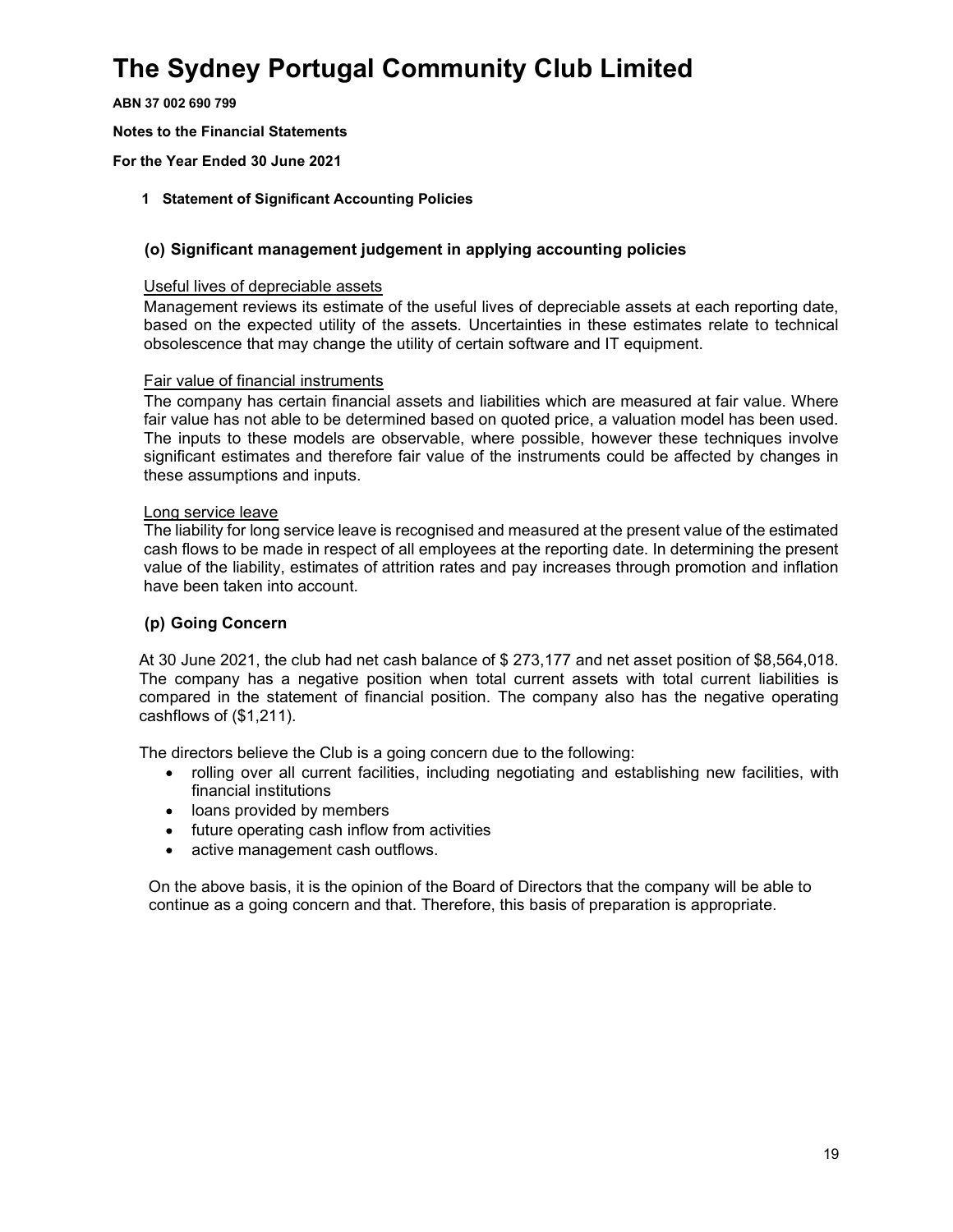ABN 37 002 690 799

#### Notes to the Financial Statements

|              |                                                                               | 2021<br>\$ | 2020<br>\$ |
|--------------|-------------------------------------------------------------------------------|------------|------------|
| $\mathbf{2}$ | Revenue                                                                       |            |            |
|              | Revenue from rendering service                                                |            |            |
|              | Bingo, raffle and ticket sales                                                | 14,936     | 47,872     |
|              | Food and beverage sales                                                       | 734,898    | 420,156    |
|              | Government GST rebate                                                         | 14,795     | 17,180     |
|              | Soccer Income                                                                 | 539,208    | 419,903    |
|              | Poker machine income                                                          | 920,975    | 803,008    |
|              | Sponsorships                                                                  | 66,636     | 46,922     |
|              |                                                                               | 2,291,448  | 1,755,041  |
|              | Other income                                                                  |            |            |
|              | Interest income                                                               | 54         | 235        |
|              | Member subscriptions                                                          | 4,707      | 10,845     |
|              | Rental income                                                                 | 524,596    | 572,346    |
|              | Other income                                                                  | 134,684    | 4,987      |
|              |                                                                               | 664,041    | 588,413    |
| 3.           | Income tax expense                                                            |            |            |
|              | Numerical reconciliation of income tax expense to prima facie tax<br>payable: |            |            |
|              | Profit (loss) before income tax expense                                       | 60,880     | (433, 576) |
|              | Tax at the Australian tax rate of 26 % (2020: 27.5%)                          | 15,829     | (119, 233) |
|              | Deferred tax asset relating to current year not brought to account            |            | 119,233    |
|              | Deferred tax liability relating to current year not brought to account        | (15, 829)  |            |
|              |                                                                               |            |            |
|              | 4 Cash and cash equivalents                                                   |            |            |
|              | Cash on hand                                                                  | 12,653     | 7,417      |
|              | Cash at bank/(overdraft)                                                      | 260,524    | (52, 852)  |
|              |                                                                               | 273,177    | (45, 435)  |
| 5            | Trade and other receivables                                                   |            |            |
|              | <b>Current</b>                                                                |            |            |
|              | Trade receivables                                                             | 39,928     | 52,127     |
|              | Less: Allowance for doubtful debts                                            | (18,260)   | (18, 260)  |
|              | Other receivables - Held in trust                                             | 48,696     |            |
|              |                                                                               | 70,364     | 33,867     |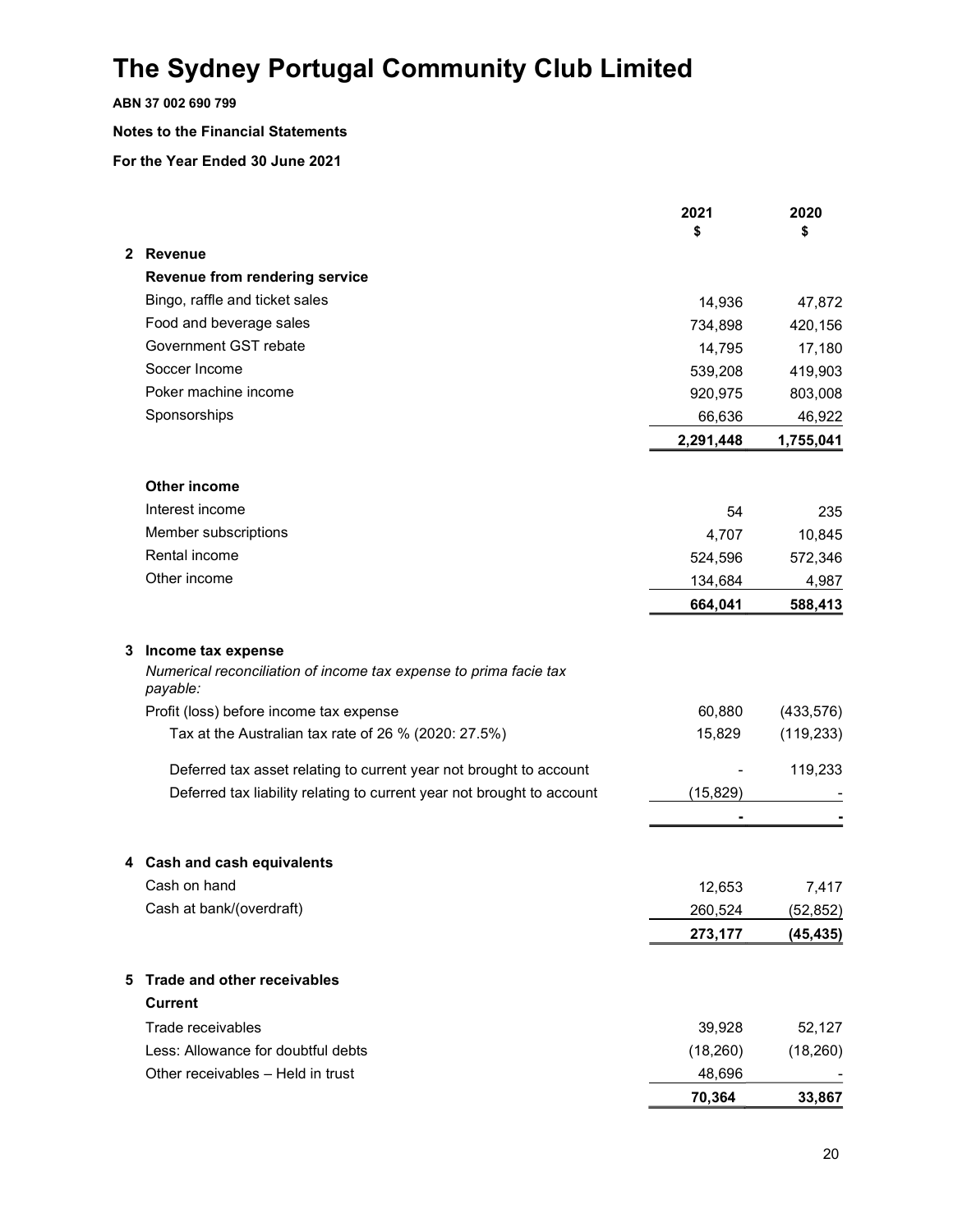### ABN 37 002 690 799

#### Notes to the Financial Statements

|   |                                                            | 2021<br>\$ | 2020<br>\$ |
|---|------------------------------------------------------------|------------|------------|
| 6 | Inventories                                                |            |            |
|   | Stock on hand                                              | 18,858     | 19,745     |
|   |                                                            | 18,858     | 19,745     |
|   | 7 Other assets                                             |            |            |
|   | <b>Current</b>                                             |            |            |
|   | <b>MG Camera Partnership</b>                               | 70,000     | 70,000     |
|   | Less: Allowance for loss in joint venture                  | (70,000)   | (70,000)   |
|   | Prepayment Insurance                                       | 94,124     | 69,616     |
|   |                                                            | 94,124     | 69,616     |
|   | Non-current                                                |            |            |
|   | <b>Borrowing Cost</b>                                      | 16,437     | 16,437     |
|   | Less: Accumulated Amortisation                             | (16, 437)  | (16, 437)  |
|   | Secured deposits                                           | 4,600      | 4,600      |
|   |                                                            | 4,600      | 4,600      |
| 8 | Property, plant and equipment<br><b>Land and buildings</b> |            |            |
|   | Freehold Land                                              | 6,321,073  | 6,321,073  |
|   | Building & Facilities at Cost                              | 222,114    | 222,114    |
|   | Less: Accumulated Depreciation                             | (222, 114) | (222, 114) |
|   |                                                            |            |            |
|   | Capitalised Costs - New Building                           | 239,269    | 239,269    |
|   | Less: Accumulated Depreciation                             | (79, 522)  | (73, 540)  |
|   |                                                            | 159,747    | 165,729    |
|   | Property Improvement at Cost                               | 897,572    | 897,572    |
|   | Less: Accumulated Depreciation                             | (551,002)  | (531, 602) |
|   |                                                            | 346,570    | 365,970    |
|   | Property Improvements - Pavilion                           | 876,917    | 876,917    |
|   | Less: Accumulated Depreciation                             | (93, 914)  | (71, 974)  |
|   |                                                            | 783,003    | 804,943    |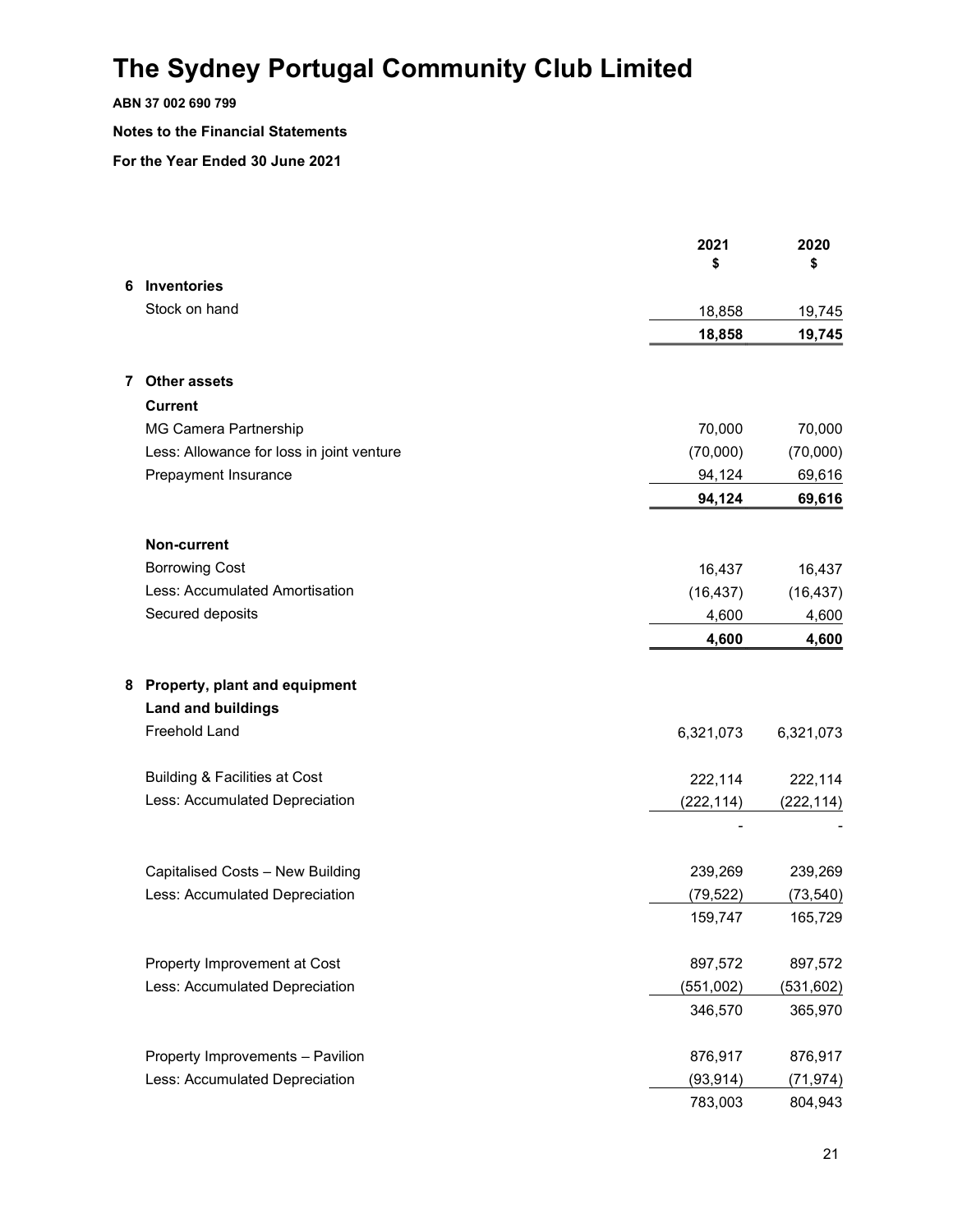### ABN 37 002 690 799

#### Notes to the Financial Statements

|                                             | 2021<br>\$ | 2020<br>\$            |
|---------------------------------------------|------------|-----------------------|
| 8 Property, plant and equipment (continued) |            |                       |
| Property Improvement - Grandstand           | 2,376,835  | 2,376,835             |
| Less: Accumulated Depreciation              | (241, 597) | (182, 171)            |
|                                             | 2,135,238  | 2,194,664             |
| Property Improvement - Car Park             | 1,008,533  | 1,008,533             |
| Less: Accumulated Depreciation              | (50, 428)  | (25, 214)             |
|                                             | 958,105    | 983,319               |
| <b>Total land and buildings</b>             |            | 10,703,736 10,835,698 |
| <b>Plant and equipment</b>                  |            |                       |
| Plant and Equipment at Cost                 | 766,637    | 755,799               |
| Less: Accumulated Depreciation              | (702, 801) | (692, 188)            |
|                                             | 63,836     | 63,611                |
| Poker Machine at Cost                       | 269,808    | 269,808               |
| Less: Accumulated Depreciation              | (253, 226) | (249, 386)            |
|                                             | 16,582     | 20,422                |
| Poker Machine - Leased                      | 55,788     | 55,788                |
| Less: Accumulated Depreciation              | (55, 788)  | (55, 788)             |
|                                             |            |                       |
| Furniture & Fittings at Cost                | 205,879    | 205,879               |
| Less: Accumulated Depreciation              | (189, 458) | (185, 671)            |
|                                             | 16,421     | 20,208                |
| <b>Total plant and equipment</b>            | 96,839     | 114,241               |
| <b>Total Property, Plant and Equipment</b>  |            | 10,800,575 10,939,939 |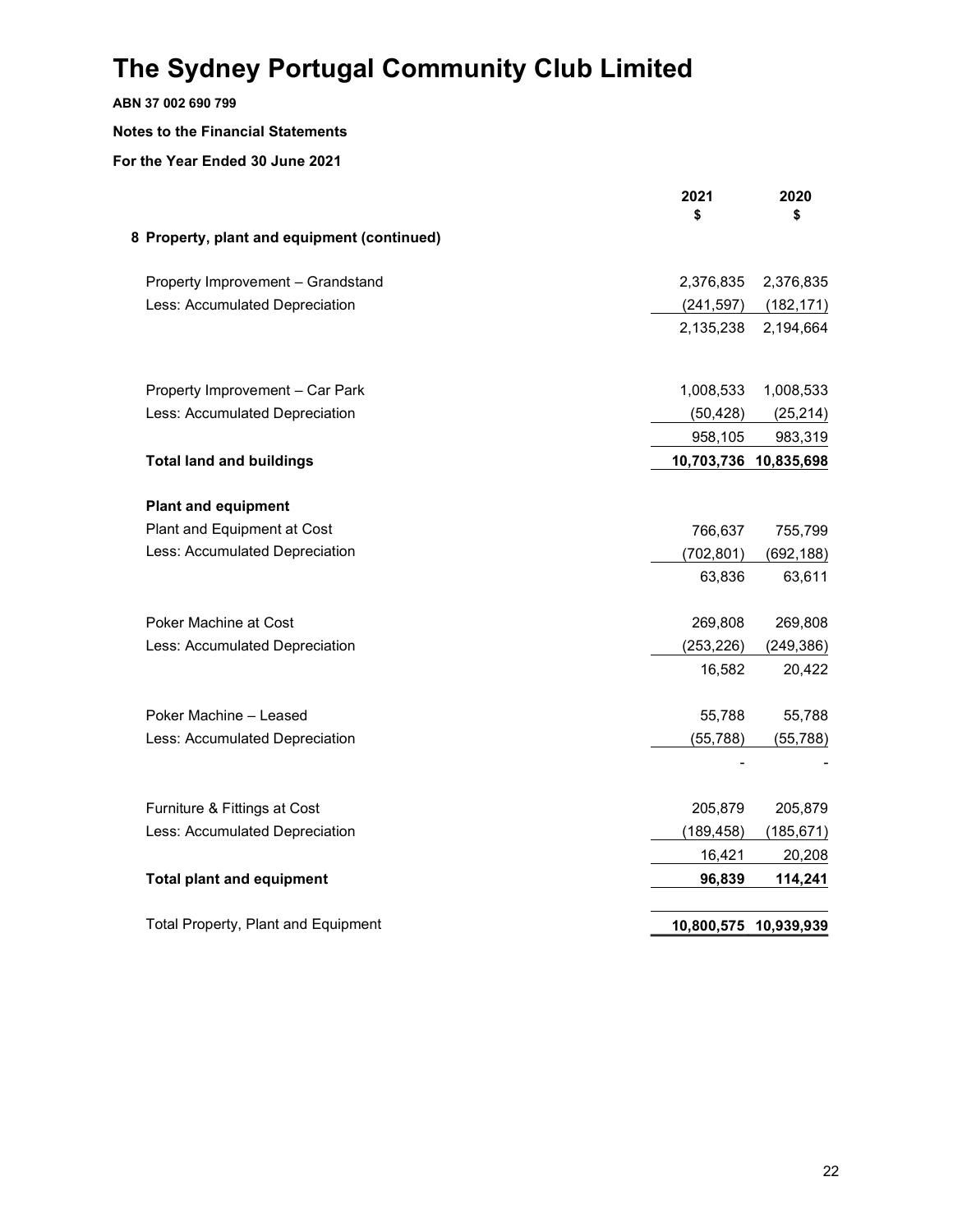#### ABN 37 002 690 799

#### Notes to the Financial Statements

For the Year Ended 30 June 2021

|                                                                                                          | 2021<br>\$         | 2020<br>\$        |
|----------------------------------------------------------------------------------------------------------|--------------------|-------------------|
| 9 Intangible assets                                                                                      |                    |                   |
| <b>Formation Expenses</b>                                                                                | 2,475              | 2,475             |
|                                                                                                          | 2,475              | 2,475             |
| 10 Trade and other payables                                                                              |                    |                   |
| <b>Current</b>                                                                                           |                    |                   |
| Trade payables                                                                                           | 568,402*           | 453,535           |
| Net GST payable                                                                                          | 32,989             | (10, 935)         |
| Other creditors                                                                                          | 177,692<br>779,083 | 27,396<br>469,996 |
| * This amount includes approximately \$172k in legal fees which are subject to dispute.<br>11 Provisions |                    |                   |
|                                                                                                          |                    |                   |
| <b>Current</b>                                                                                           |                    |                   |
| Provision for annual leave                                                                               | 23,420             | 14,247            |
|                                                                                                          | 23,420             | 14,247            |
| Non-current                                                                                              |                    |                   |
| Provision for Long service leave                                                                         | 35,173             | 32,748            |
|                                                                                                          | 35,173             | 32,748            |
| 12 Borrowings                                                                                            |                    |                   |
| <b>Current</b>                                                                                           |                    |                   |
| Bank loan                                                                                                | 1,518,661          | 1,500,000         |
|                                                                                                          | 1,518,661          | 1,500,000         |
| <b>Non-current</b>                                                                                       |                    |                   |
| Unsecured loan from members                                                                              | 312,000            |                   |
|                                                                                                          | 312,000            |                   |

Bank loan is principal and interest and is secured by registered first mortgage over freehold property and registered first mortgage over the whole of assets.

The unsecured loan from members is no interest as per loan agreement.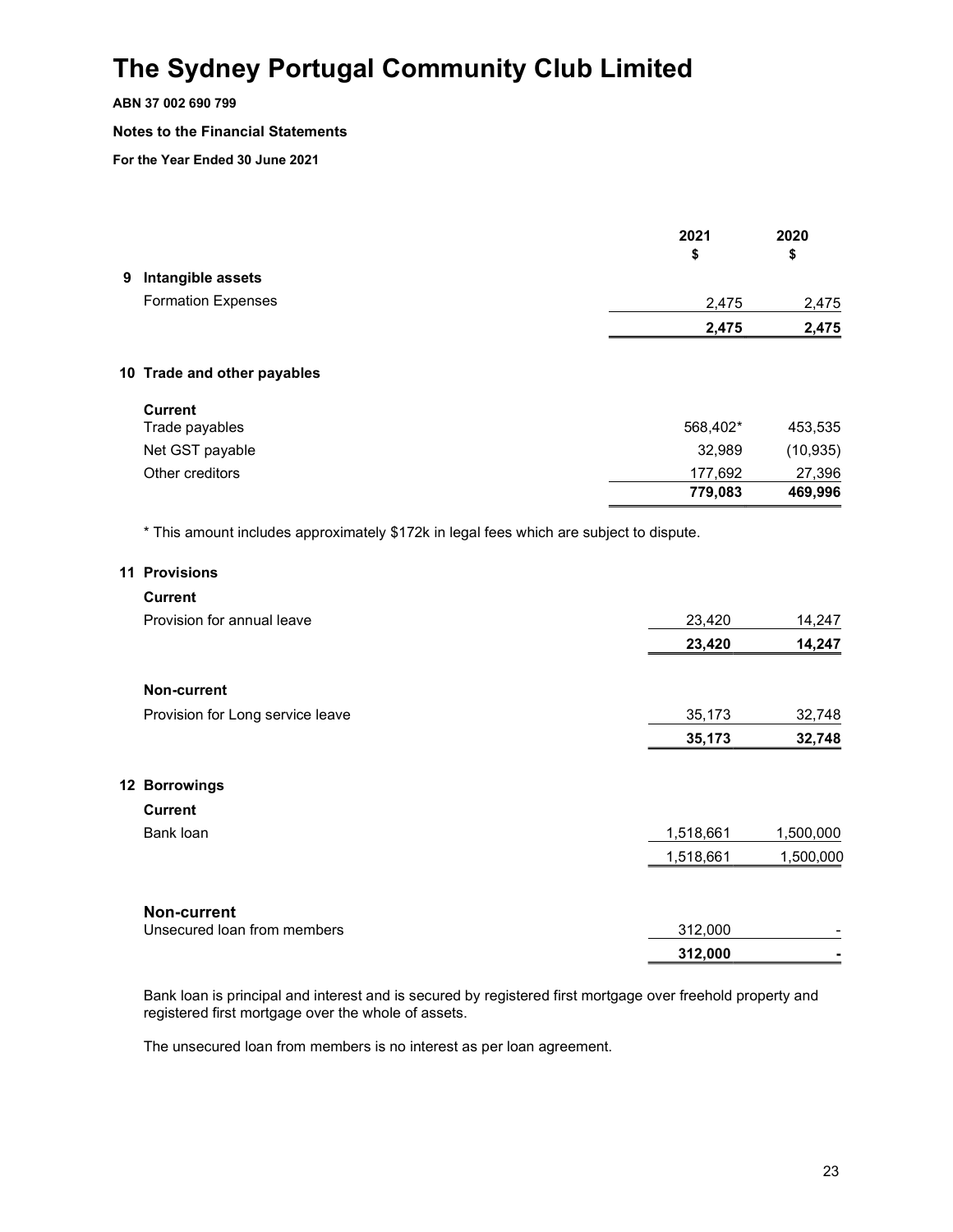#### ABN 37 002 690 799

#### Notes to the Financial Statements

|                                                                                                   | 2021       | 2020       |
|---------------------------------------------------------------------------------------------------|------------|------------|
|                                                                                                   | \$         | \$         |
| <b>13 Unearned Revenue</b>                                                                        |            |            |
| <b>Current</b>                                                                                    |            |            |
| Unearned Revenue (Rent)                                                                           | 31,818     | 504,678    |
|                                                                                                   | 31,818     | 504,678    |
| 14 Reserves                                                                                       |            |            |
| Asset revaluation reserve                                                                         | 4,319,725  | 4,319,725  |
|                                                                                                   | 4,319,725  | 4,319,725  |
| Movement during the year:                                                                         |            |            |
| Opening balance for the year                                                                      | 4,319,725  | 4,319,725  |
|                                                                                                   | 4,319,725  | 4,319,725  |
| 15 Cash Flow information<br>Reconciliation of Cash Flow from operations with profit from ordinary |            |            |
| activities<br>Profit (loss) after tax                                                             |            |            |
|                                                                                                   | 60,880     | (433, 576) |
| Add/Less: Non-cash related items                                                                  |            |            |
| Depreciation expense                                                                              | 150,202    | 173,864    |
| Kikoff - impairment loss                                                                          |            | 170,000    |
| Changes in assets and liabilities                                                                 |            |            |
| Movement in trade and other receivables                                                           | (36, 498)  | 10,002     |
| Movement in inventories                                                                           | 887        | 5,525      |
| Movement in other current assets                                                                  | (24, 508)  | (351)      |
| Movement in trade and other payables                                                              | (163, 773) | (157, 976) |
| Movement in provisions                                                                            | 11,598     | (577)      |
| Net Cash Inflow (outflow) from operating activities                                               | (1, 212)   | (233,089)  |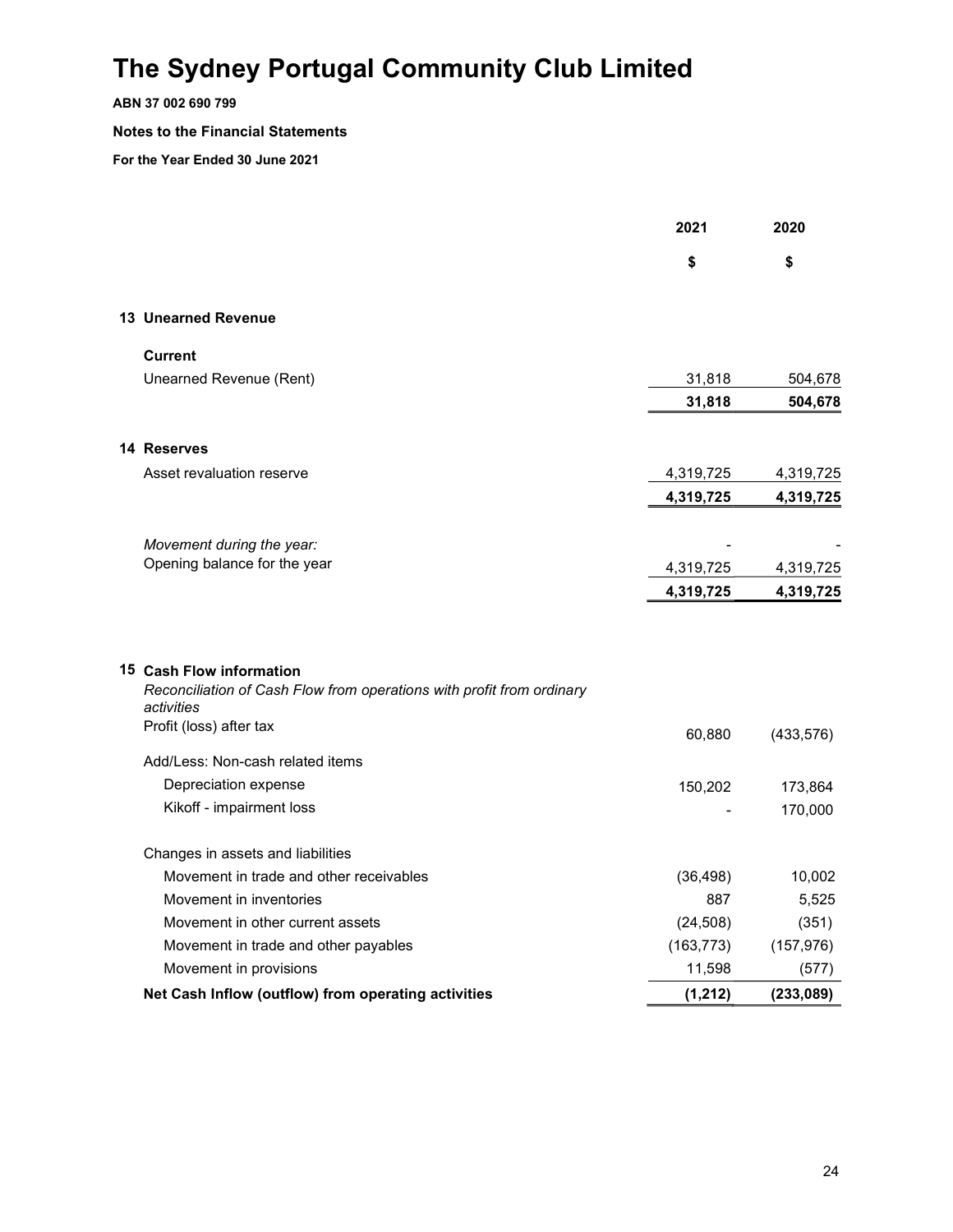ABN 37 002 690 799

#### Notes to the Financial Statements

For the Year Ended 30 June 2021

#### 16 Related party transactions

There were no related party transactions during the year.

The directors of the company did not receive any remuneration during the year.

No directors have entered into a material contract with the company since the end of the previous financial year and there were no material contracts involving directors' interests existing at year end.

|                    | 2021    | 2020           |
|--------------------|---------|----------------|
| Loan from members: |         |                |
|                    | 312,000 | $\blacksquare$ |
|                    | 312,000 |                |
|                    |         |                |

#### 17 Auditor's remuneration

| Amounts received or due and receivable by the auditors of company | 2021   | 2020   |
|-------------------------------------------------------------------|--------|--------|
| for:                                                              |        |        |
| Audit of the financial report                                     | 20,000 | 19.500 |
|                                                                   | 20.000 | 19.500 |

#### 18 Commitment

There were no material commitments for expenditure as at 30 June 2021. ( 2020: \$Nil)

#### 19 Contingent liabilities

There are current reviews and negotiations relating to projects undertaken by the company. The extent to which an outflow of funds will be required is dependent on the outcome of these negotiations.

#### 20 Matters Subsequent to the End of the Financial Year

As a result of the New South Wales Government's response to the ongoing COVID-19 pandemic, the club was forced to close its doors on 26 June 2021 to 13 November 2021. Since re-opening, certain restrictions have remained in place. An estimate of the financial effect of this subsequent event cannot be made at the time of this financial report.

On 28 October 2021, the club held an Extraordinary General Meeting during which the members of the club voted to enact a number of changes to the club's constitution. An updated copy of the club's constitution is available on the club's website.

Apart from the above matters, there are no other matters or circumstances that have arisen since the end of the year that have significantly affected or may significantly affect either:

- $\bullet$  the entity's operations in future financial years
- the results of those operations in future financial years; or
- the entity's state of affairs in future financial years.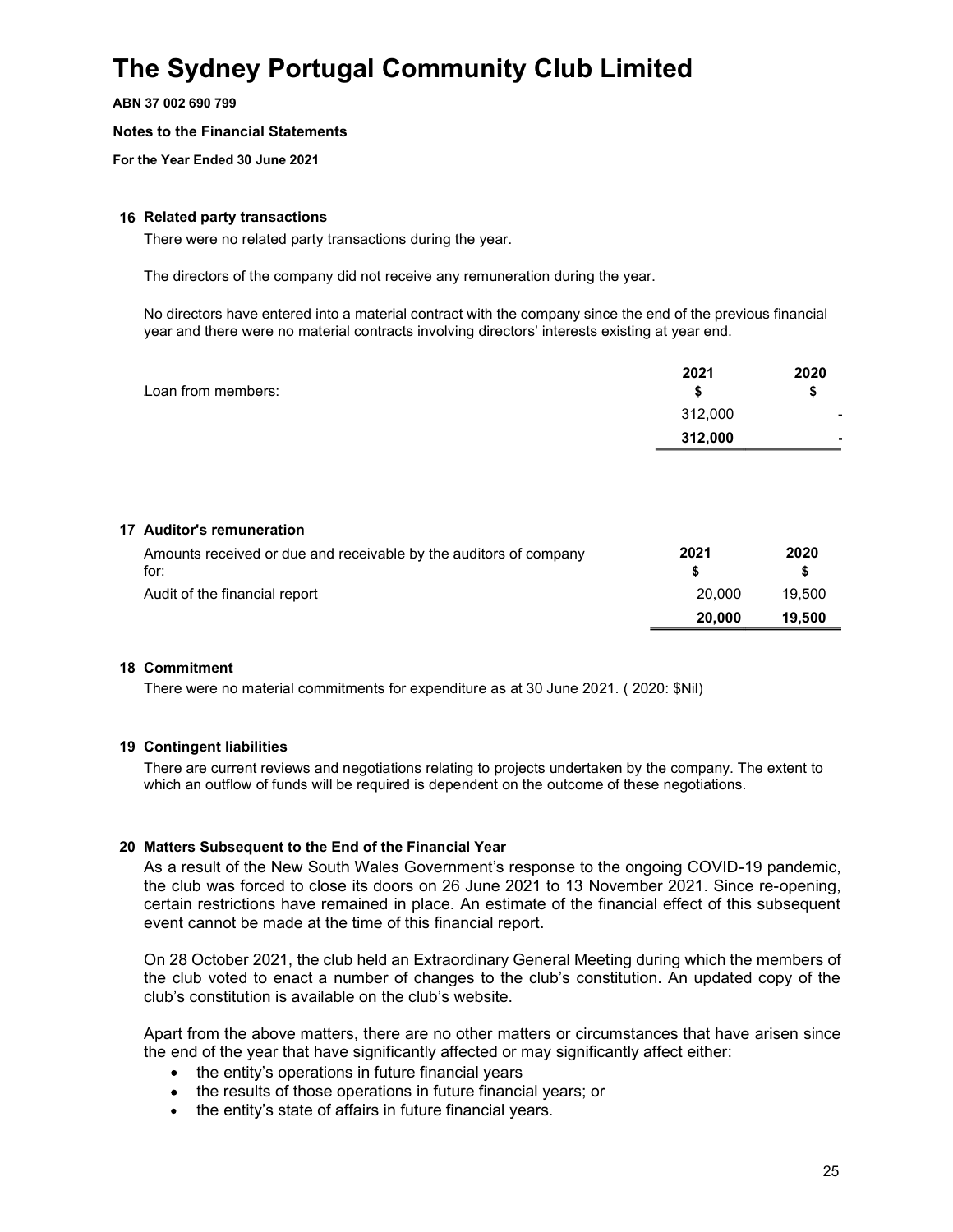ABN 37 002 690 799

#### Notes to the Financial Statements

For the Year Ended 30 June 2021

#### 21 Registered office

The Sydney Portugal Community Club Limited 100 Marrickville Road, Marrickville NSW 2204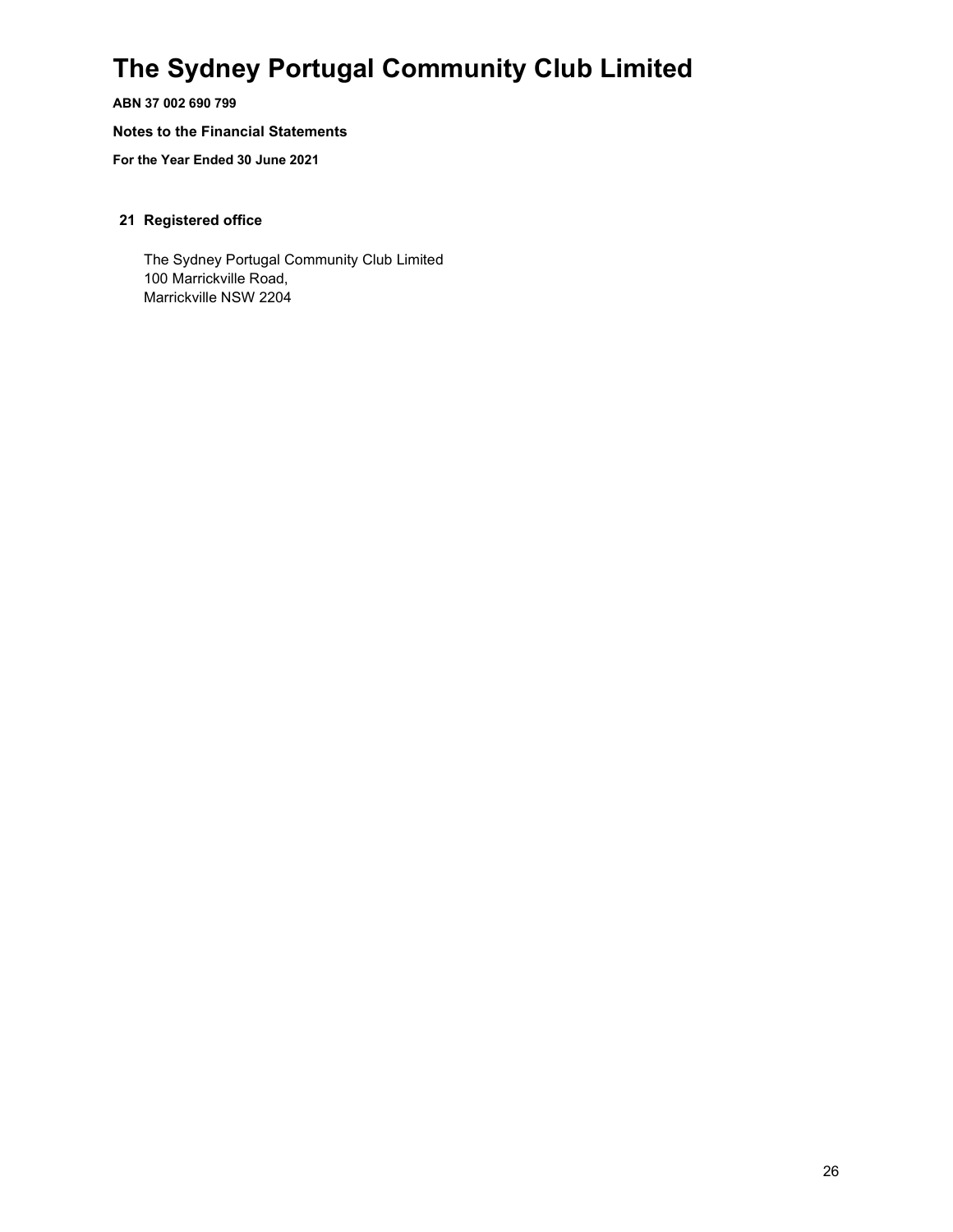ABN 37 002 690 799

#### Directors' Declaration

For the Year Ended 30 June 2021

The directors of the company declare that:

- 1 The financial statements and notes as set out on pages 7 to 26, are in accordance with the Corporations Act 2001 and:
	- (a) Complying with Australian Accounting Standards Reduced Disclosure Requirements which as stated in accounting policy Note 1 constitutes compliance with International Financial Reporting Standards (IFRS); the Corporations Regulations 2001; and
	- (b) Give a true and fair view of the financial position as at 30 June 2021 and of the performance for the year ended on that date of the company.
- 2 In the directors' opinion, there are reasonable grounds to believe that the company will be able to pay its debts as and when they become due and payable.

This declaration is made in accordance with a resolution of the Board of Directors.

Morgan John Kelly Temporary Administrator

Dated this 20<sup>th</sup> January 2022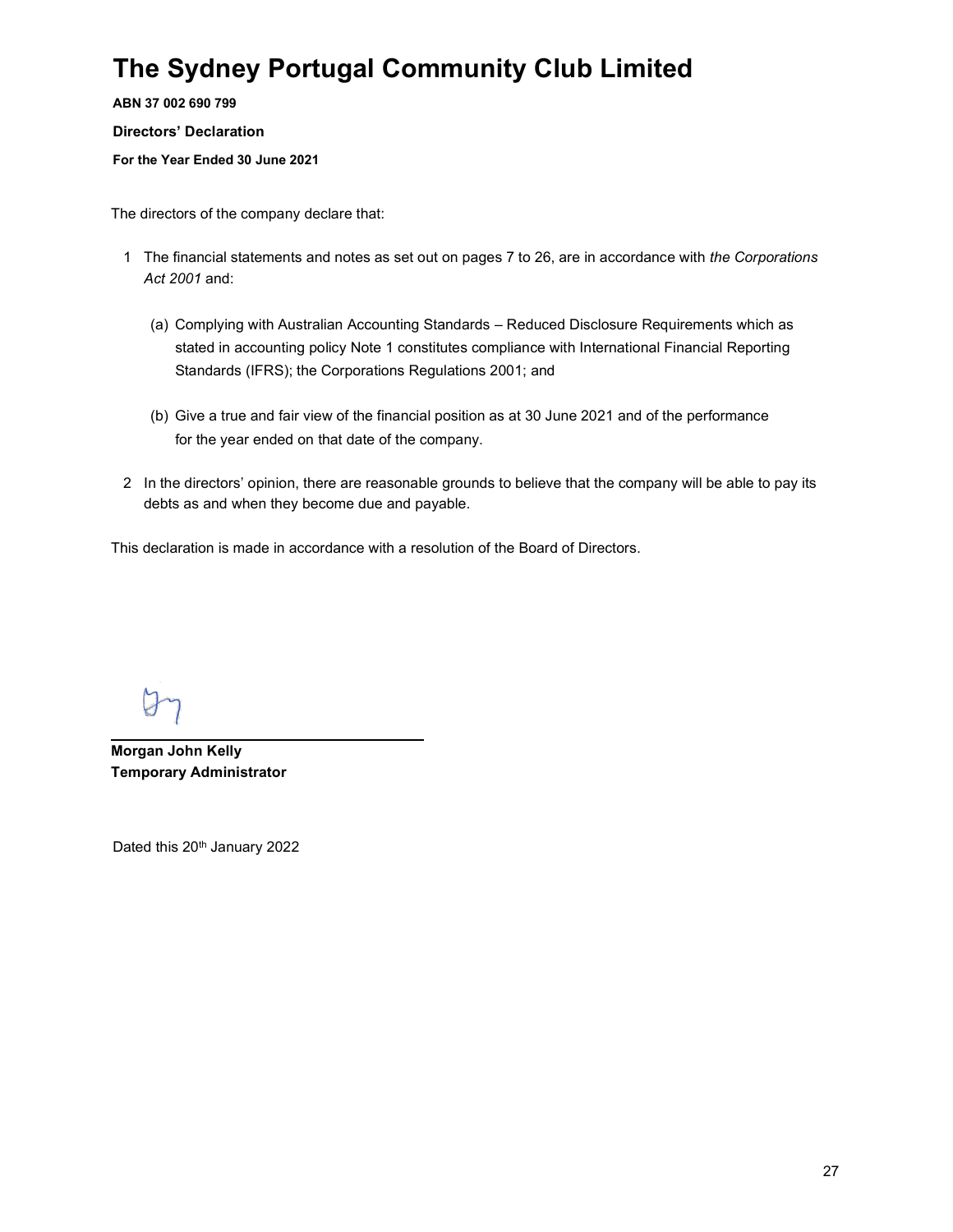

### **INDEPENDENT AUDITOR'S REPORT TO THE MEMBERS OF THE SYDNEY PORTUGAL COMMUNITY CLUB LIMITED**

### **Report on the Audit of the Financial Report**

### **Opinion**

We have audited the accompanying financial report of The Sydney Portugal Community Club Limited (the company), which comprises the statement of financial position as at 30 June 2021, the statement of comprehensive income, statement of changes in equity and statement of cash flows for the year then ended, and notes to the financial statements, including a summary of significant accounting policies and the directors' declaration.

In our opinion, the financial report of The Sydney Portugal Community Club Limited is in accordance with the *Corporations Act 2001*, including:

(i) giving a true and fair view of the company's financial position as at 30 June 2021 and of its performance for the year ended on that date; and

(ii) complying with Australian Accounting Standards – Reduced Disclosure Requirements (including Australian Accounting Interpretations) and the *Corporations Regulations 2001*.

### **Basis for Opinion**

We conducted our audit in accordance with Australian Auditing Standards. Our responsibilities under those standards are further described in the *Auditor's Responsibilities for the Audit of the Financial Report* section of our report. We are independent of the company in accordance with the auditor independence requirements of the *Corporations Act 2001* and the ethical requirements of the Accounting Professional and Ethical Standards Board's APES 110 *Code of Ethics for Professional Accountants* (the Code) that are relevant to our audit of the financial report in Australia. We have also fulfilled our other ethical responsibilities in accordance with the Code.

We confirm that the independence declaration required by the *Corporations Act 2001*, which has been given to the directors of the company, would be in the same terms if given to the directors as at the time of this auditor's report.

We believe that the audit evidence we have obtained is sufficient and appropriate to provide a basis for our audit opinion.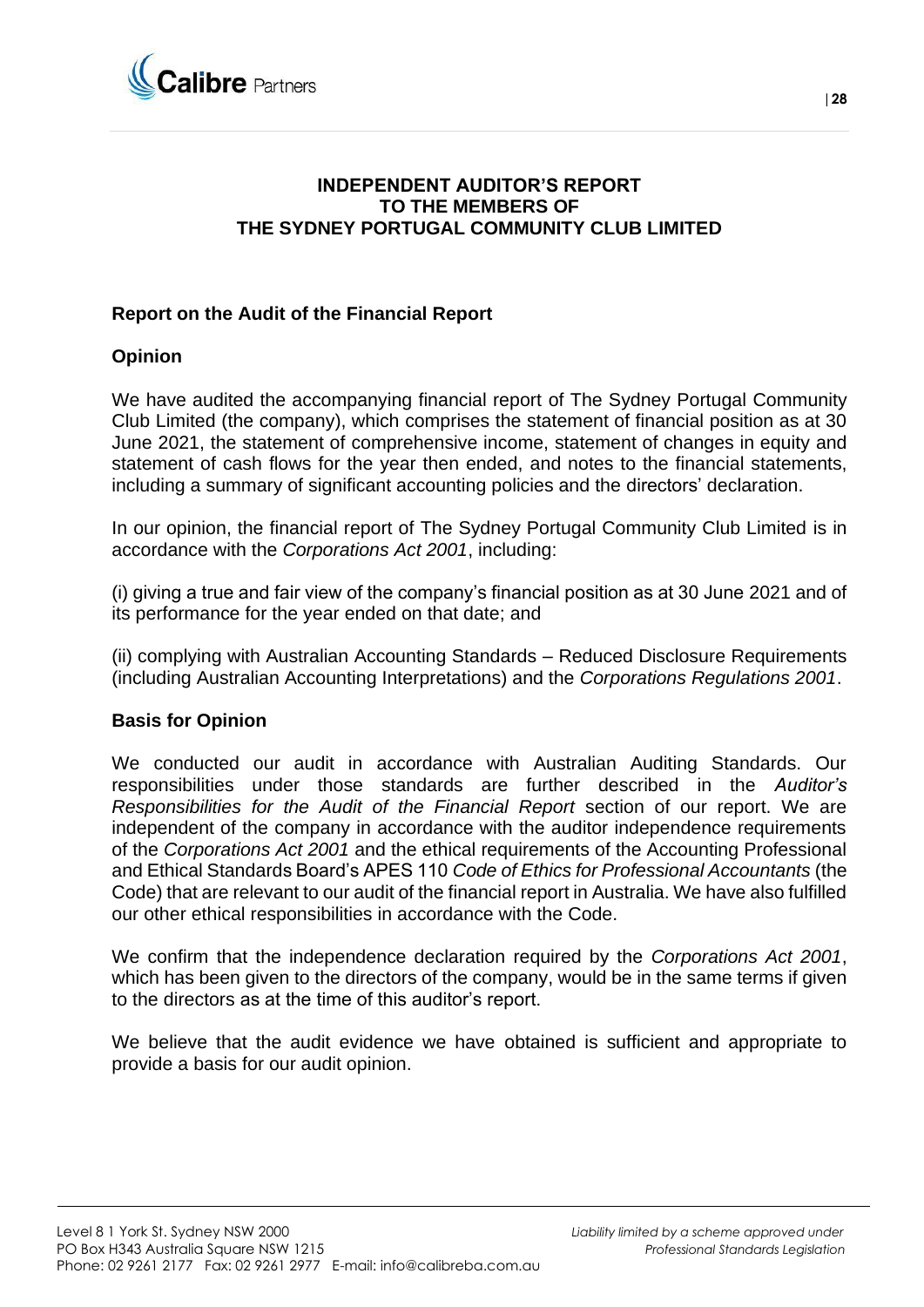

### **INDEPENDENT AUDITOR'S REPORT TO THE MEMBERS OF THE SYDNEY PORTUGAL COMMUNITY CLUB LIMITED (continued)**

### **Key Audit Matters**

Key audit matters are those matters that, in our professional judgement, were of most significance in our audit of the financial report of the current period. These matters were addressed in the context of our audit of the financial report as a whole, and in forming our opinion thereon, and we do not provide a separate opinion on these matters.

### *Going concern assessment*

In forming our opinion on the financial report, which is not modified, we have considered the adequacy concerning the company's ability to continue as a going concern. The company recorded negative current assets when compared with current liabilities, and negative operating cashflows as at financial year end.

Our audit work included, but was not restricted to, the following:

- An evaluation of the directors' assessment of the company's ability to continue as a going concern. In particular, we reviewed available cash reserves, future operating cash flows and borrowings; and
- An evaluation of the directors' plans for future actions in relation to its going concern assessment, taking into account any relevant events subsequent to the year-end through discussions with those charged with governance and the renewal of current borrowings, and restructure of future facilities with financial institutions.

### **Emphasis of Matter – Going Concern**

We draw attention to *Note 1 (p) Going Concern* of the financial report, which describes the assumptions made by the directors of the company in relation to going concern. Our opinion is not modified in respect of this matter.

### **Responsibilities of the Directors for the Financial Report**

The directors of the company are responsible for the preparation of the financial report that gives a true and fair view in accordance with Australian Accounting Standards – Reduced Disclosure Requirements and the Corporations Act 2001, and for such internal controls as the directors determine is necessary to enable the preparation of a financial report that gives a true and fair view and is free from material misstatement, whether due to fraud or error.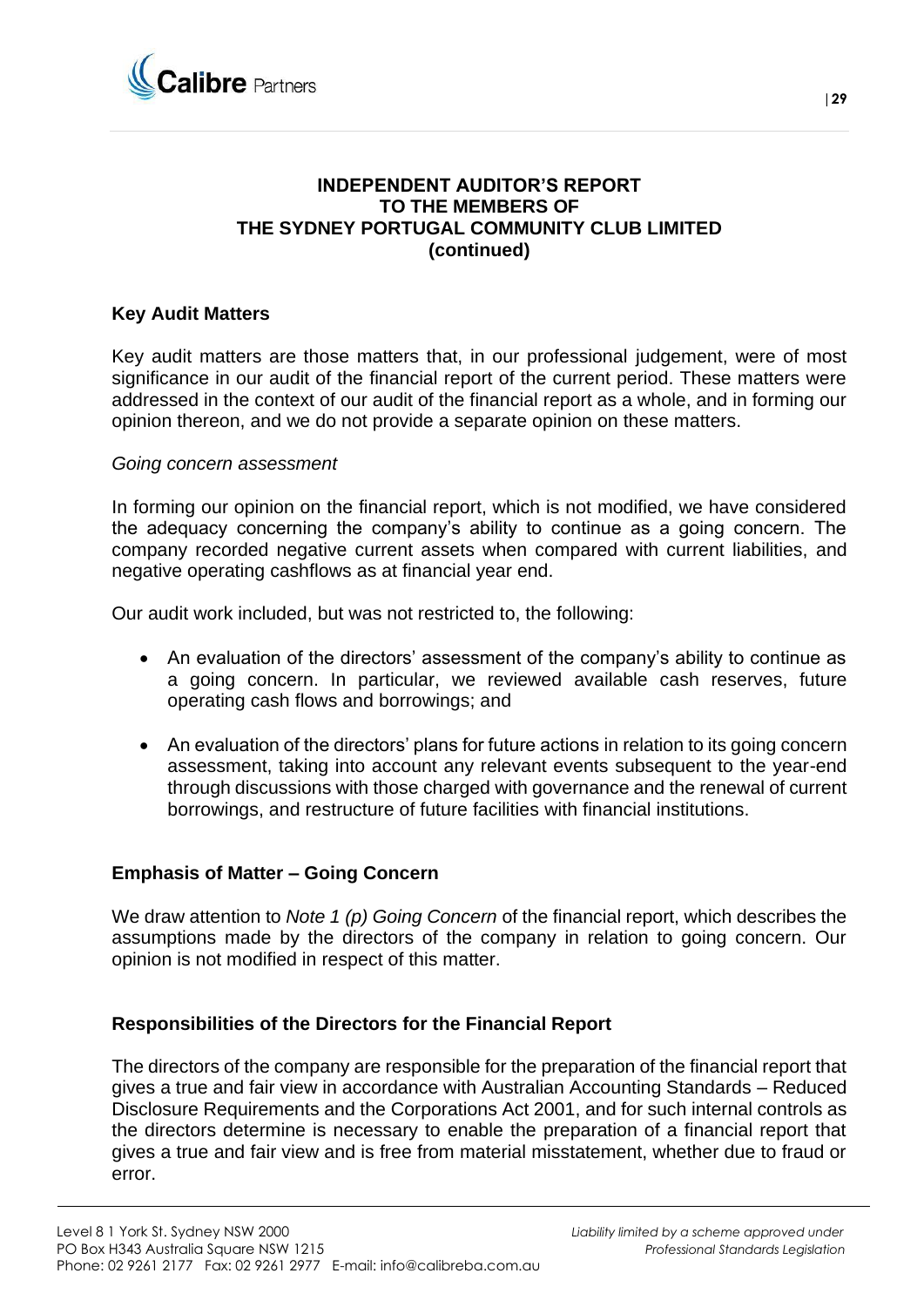

### **INDEPENDENT AUDITOR'S REPORT TO THE MEMBERS OF THE SYDNEY PORTUGAL COMMUNITY CLUB LIMITED (continued)**

### **Responsibilities of the Directors for the Financial Report (continued)**

In preparing the financial report, the directors are responsible for assessing the company's ability to continue as a going concern, disclosing, as applicable, matters related to going concern and using the going concern basis of accounting unless the directors either intend to liquidate the company or to cease operations, or have no realistic alternative but to do so.

### **Auditor's Responsibilities for the Audit of the Financial Report**

Our objectives are to obtain reasonable assurance about whether the financial report as a whole is free from material misstatement, whether due to fraud or error, and to issue an auditor's report that includes our opinion. Reasonable assurance is a high level of assurance, but is not a guarantee that an audit conducted in accordance with Australian Auditing Standards will always detect a material misstatement when it exists. Misstatements can arise from fraud or error and are considered material if, individually or in the aggregate, they could reasonably be expected to influence the economic decisions of users taken on the basis of the financial report.

A further description of our responsibilities for the audit of the financial report is located at the Auditing and Assurance Standards Board website at: [http://www.auasb.gov.au/Home.aspx.](http://www.auasb.gov.au/Home.aspx) This description forms part of our auditor's report.

Calibre Partners

**Calibre Partners Pty Limited**

**Roger Wong Director** 

Dated this 20<sup>th</sup> day of January 2022.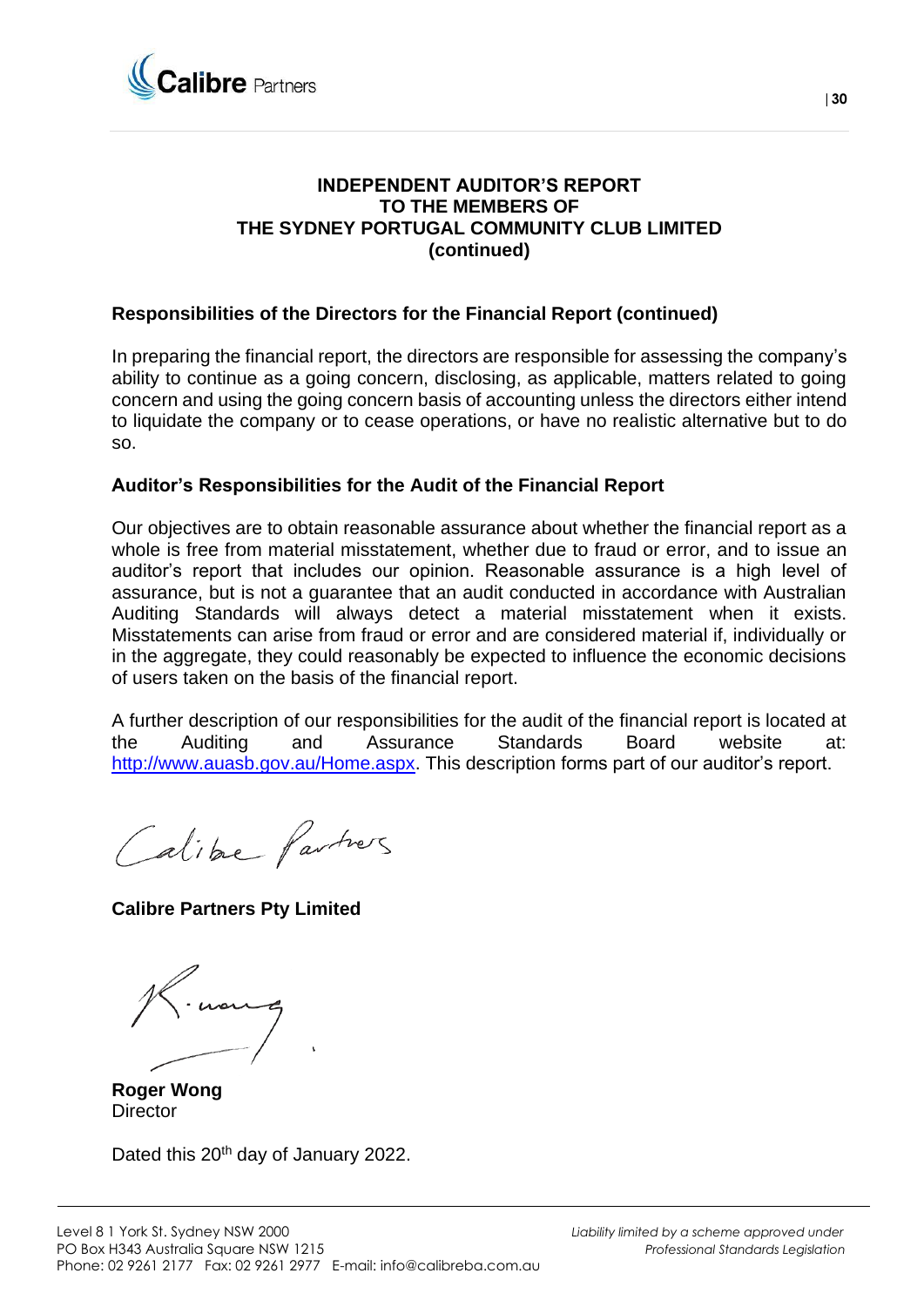

### **DISCLAIMER**

### **TO THE MEMBERS OF THE SYDNEY PORTUGAL COMMUNITY CLUB LIMITED**

The additional financial information presented in the following pages is in accordance with the books and records of The Sydney Portugal Community Club Limited for the year ended 30 June 2021.

It will be appreciated that our audit did not cover all details of the additional financial information. Accordingly, we do not express an opinion on such additional financial information and no warranty of accuracy or reliability is given. Neither Calibre Partners (the firm) nor any member or employee of the firm undertakes responsibility in any way whatsoever to any person (other than our client) in respect of such additional financial information, including any errors or omissions therein however caused.

Calibre Partners

**Calibre Partners Pty Limited**



**Roger Wong Director** 

Dated this 20<sup>th</sup> day of January 2022.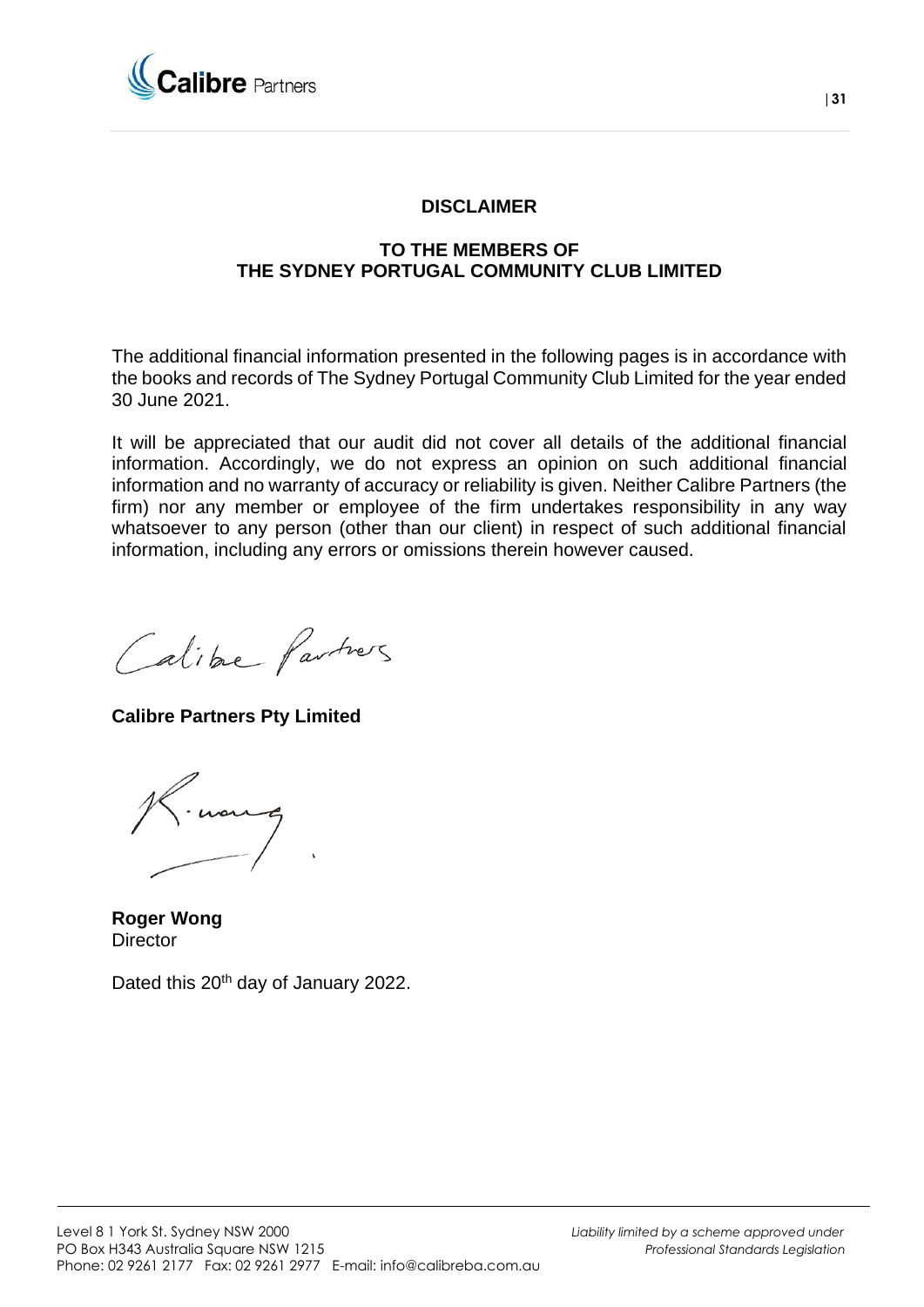#### ABN 37 002 690 799

#### Additional Financial Information

|                                        | 2021<br>\$ | 2020<br>\$ |
|----------------------------------------|------------|------------|
| <b>Bar Operations</b>                  |            |            |
| Income                                 |            |            |
| Sales                                  | 128,196    | 140,520    |
| <b>Less Cost of Goods Sold</b>         |            |            |
| <b>Opening Stock</b>                   | 4,763      | 3,548      |
| <b>Transfers of Drinks from Store</b>  | 46,072     | 56,145     |
|                                        | 50,835     | 59,693     |
| <b>Closing Stock</b>                   | 5,273      | 4,763      |
|                                        | 45,562     | 54,930     |
| <b>Gross Profit from Trading</b>       | 82,635     | 85,590     |
| <b>Expenditure</b>                     |            |            |
| Cleaning & Waste Removal               | 4,391      | 3,923      |
| Gas                                    | 182        | 495        |
| Repairs & Maintenance                  | 4,787      | 5,455      |
| Replacements                           | 103        |            |
| <b>Staff Hire</b>                      | 6,672      | 1,375      |
| <b>Superannuation Contributions</b>    | 4,549      | 14,551     |
| Wages                                  | 64,244     | 126,296    |
|                                        | 84,928     | 152,095    |
| Net Surplus/(Deficit) from Bar Trading | (2, 294)   | (66, 505)  |
|                                        |            |            |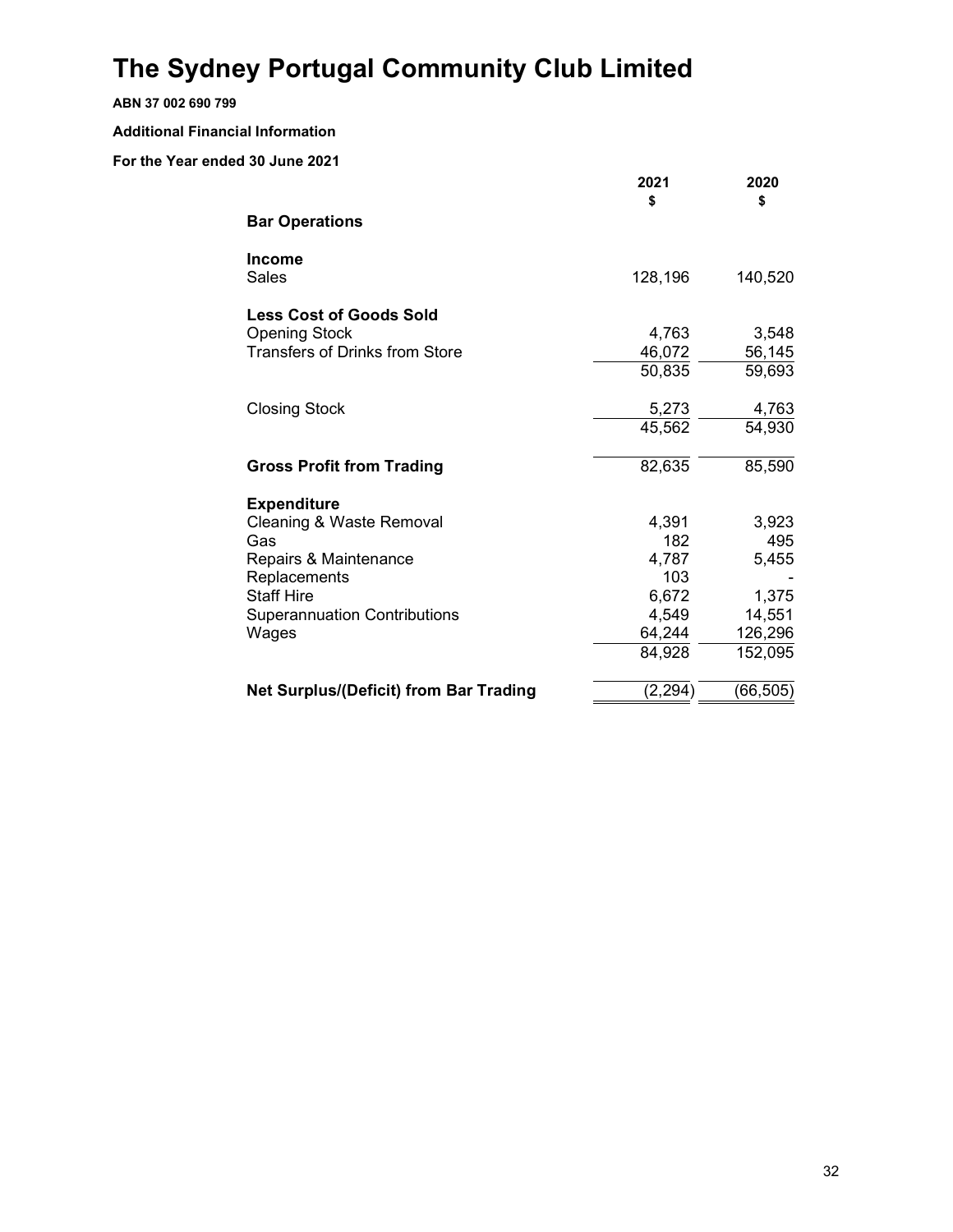### ABN 37 002 690 799

### Additional Financial Information (continued)

|                                                 | 2021<br>\$ | 2020<br>\$ |
|-------------------------------------------------|------------|------------|
| <b>Poker Machine Operations</b>                 |            |            |
| <b>Income</b><br>Net Poker Machine Takings      | 242,997    | 177,301    |
| <b>Less Cost of Goods Sold</b>                  |            |            |
| <b>GST on Poker Machines</b>                    | 22,091     | 17,730     |
|                                                 | 22,091     | 17,730     |
|                                                 | 22,091     | 17,730     |
| <b>Gross Profit</b>                             | 220,906    | 159,571    |
| <b>Expenditure</b>                              |            |            |
| <b>Contract &amp; Other Expenses</b>            | 12,257     | 16,581     |
| Depreciation - Poker Machines                   | 3,840      | 4,778      |
| <b>Superannuation Contributions</b>             | 1,518      | 3,084      |
| Wages                                           | 21,415     | 42,098     |
|                                                 | 39,030     | 66,541     |
| <b>Other Income</b>                             |            |            |
| <b>Exempt Government Compensation Income</b>    | 14,795     | 17,180     |
|                                                 | 14,795     | 17,180     |
| <b>Net Surplus from Poker Machine Operation</b> | 196,671    | 110,210    |
|                                                 |            |            |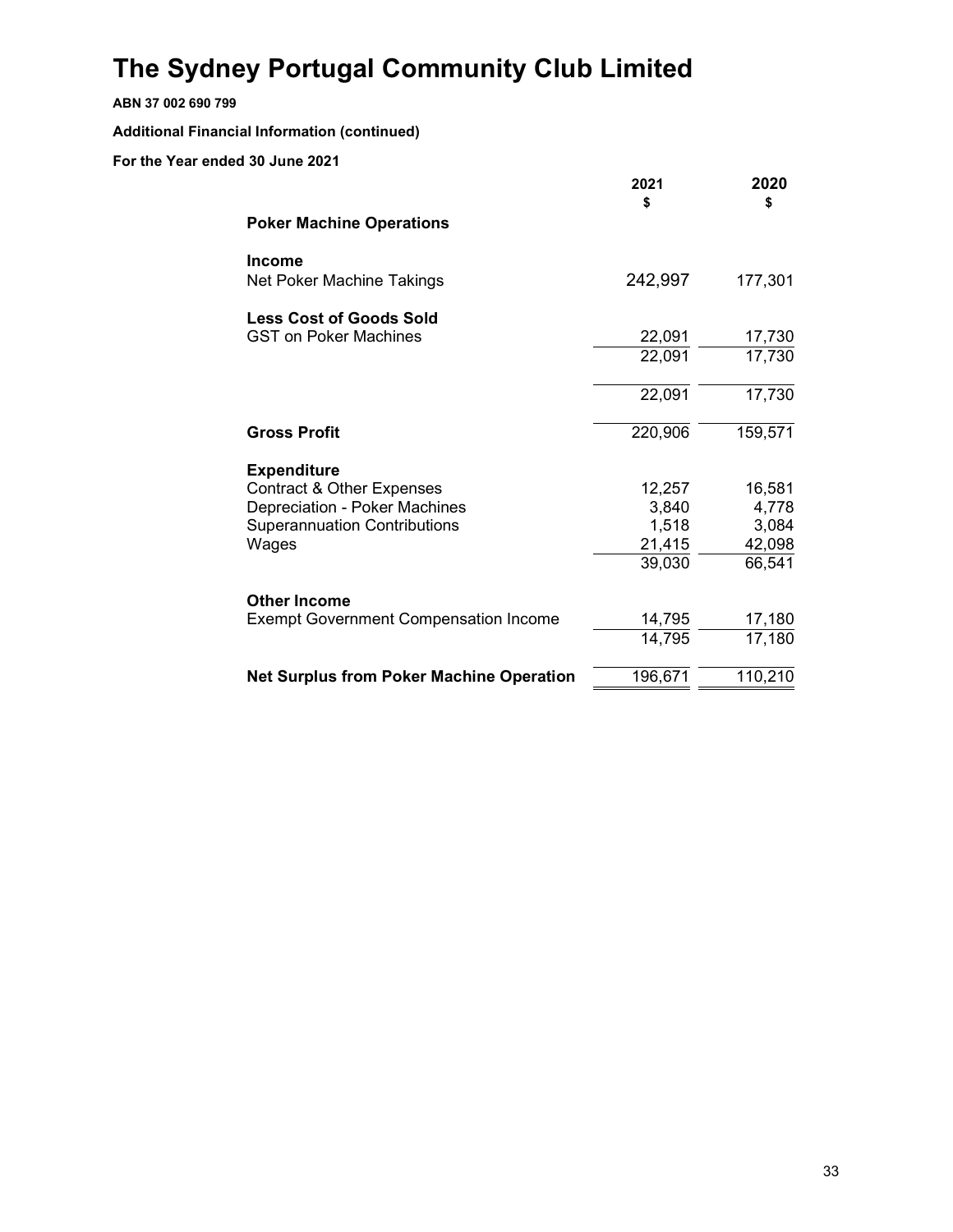#### ABN 37 002 690 799

Additional Financial Information (continued)

|                                             | 2021<br>\$ | 2020<br>\$ |
|---------------------------------------------|------------|------------|
| <b>Function Operations</b>                  |            |            |
| <b>Income</b>                               |            |            |
| <b>Function Income</b>                      | 110,696    | 127,631    |
| <b>Less Cost of Goods Sold</b>              |            |            |
| <b>Opening Stock</b>                        | 1,227      | 7,751      |
| <b>Transfer of Drinks from Store</b>        | 12,336     | 14,176     |
|                                             | 13,563     | 21,927     |
| <b>Closing Stock</b>                        | 2,685      | 1,227      |
|                                             | 10,878     | 20,700     |
| <b>Gross Profit from Trading</b>            | 99,818     | 106,931    |
| <b>Expenditure</b>                          |            |            |
| Cleaning                                    | 1,711      | 2,451      |
| Gas                                         | 721        | 926        |
| Replacements, R & M                         | 2,768      | 4,001      |
| <b>Social Function Expenses</b>             | 21,819     | 58,245     |
| <b>Social Function - Artists</b>            | 6,330      | 28,144     |
| Social Function - Party Hire                | 483        | 3,877      |
| <b>Staff Hire</b>                           | 37,048     | 33,616     |
|                                             | 70,880     | 131,260    |
| <b>Other Income</b>                         |            |            |
| Hall & Pavilion Hiring                      | 2,500      | 24,608     |
|                                             | 2,500      | 24,608     |
| <b>Net Surplus from Function Operations</b> | 31,438     | 278        |
|                                             |            |            |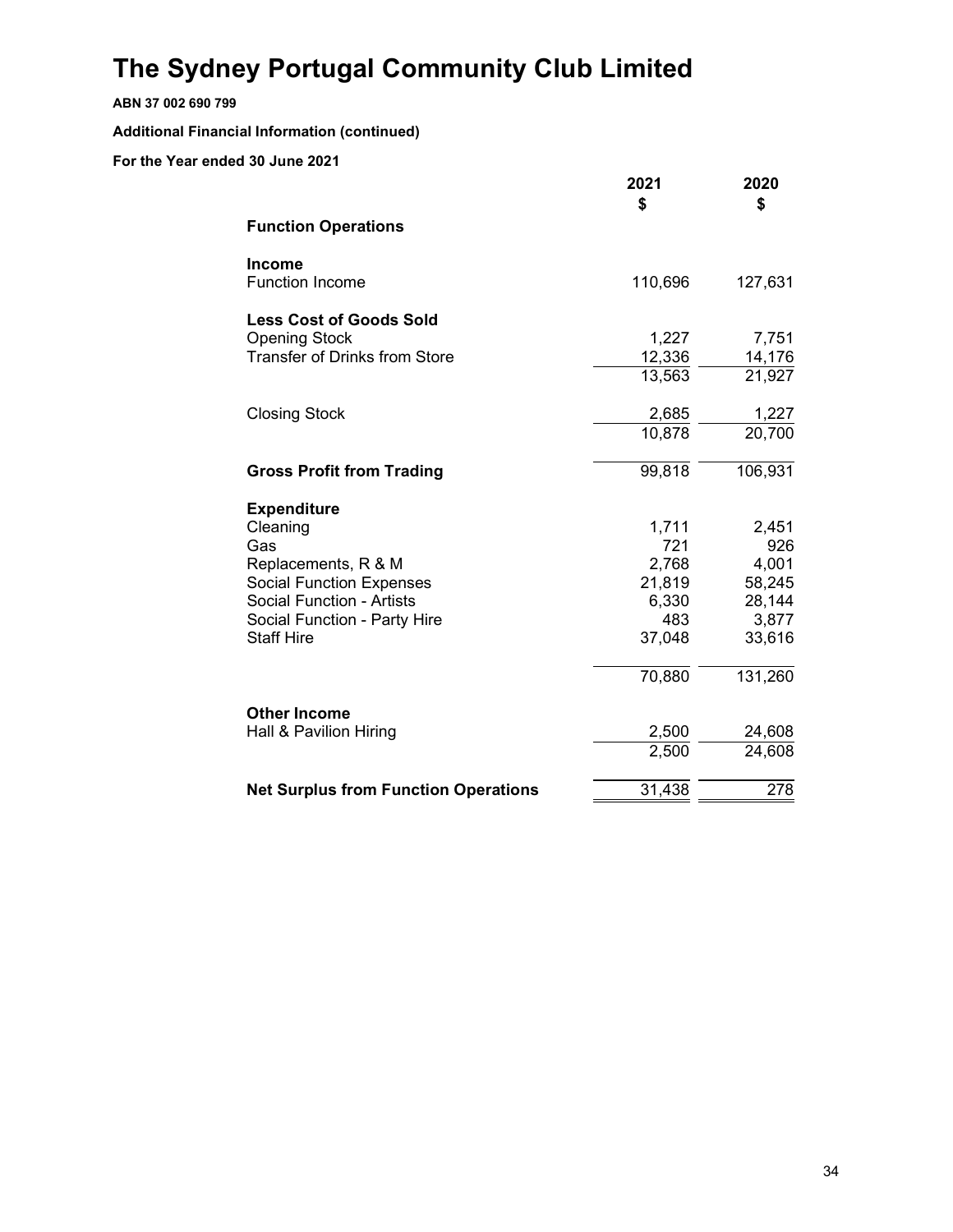#### ABN 37 002 690 799

Additional Financial Information (continued)

|                                               | 2021<br>\$ | 2020<br>\$ |
|-----------------------------------------------|------------|------------|
| <b>Restaurant Operations</b>                  |            |            |
| <b>Income</b>                                 |            |            |
| Miscellaneous Income                          |            | 61,893     |
| Sales                                         | 431,326    | 48,224     |
|                                               | 431,326    | 110,117    |
| <b>Less Cost of Goods Sold</b>                |            |            |
| <b>Opening Stock</b>                          | 2,796      | 2,528      |
| Purchases                                     | 143,429    | 24,009     |
| <b>Transfer of Drinks from Store</b>          | 44,135     | 30,133     |
|                                               | 190,360    | 56,670     |
| <b>Closing Stock</b>                          | 2,737      | 2,796      |
|                                               | 187,623    | 53,874     |
| <b>Gross Profit from Trading</b>              | 243,703    | 56,243     |
| <b>Expenditure</b>                            |            |            |
| Cleaning & Waste Disposal                     | 7,507      | 4,864      |
| Gas                                           | 7,930      | 4,591      |
| <b>Hiring Staff</b>                           | 26,020     | 1,412      |
| <b>Other Expenses</b>                         | 4,655      | 25         |
| Repairs & Maintenance                         | 4,625      | 1,790      |
| Telephone                                     | 205        |            |
| Super                                         | 9,237      |            |
| Wages                                         | 212,754    |            |
|                                               | 272,933    | 12,682     |
| <b>Net Surplus from Restaurant Operations</b> | (29, 230)  | 43,561     |
|                                               |            |            |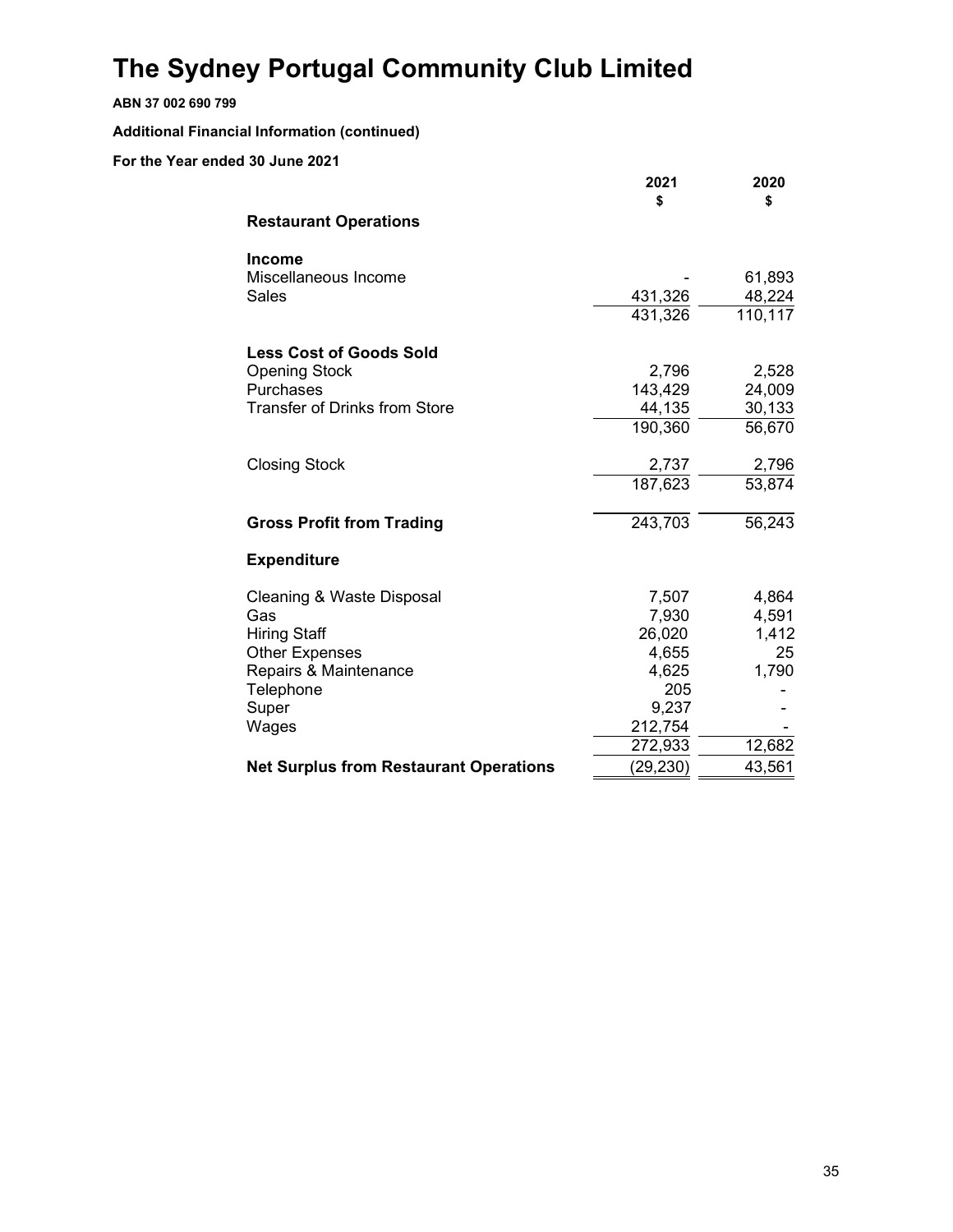#### ABN 37 002 690 799

Additional Financial Information (continued)

|                                                                                                   | 2021<br>\$                     | 2020<br>\$                                  |
|---------------------------------------------------------------------------------------------------|--------------------------------|---------------------------------------------|
| <b>Bingo Operations</b>                                                                           |                                |                                             |
| Income<br>Receipts                                                                                | 2,215                          | 25,020                                      |
| <b>Less Cost of Goods Sold</b><br>Purchases<br><b>Transfer of Drinks from Store</b><br>Stationery | 3,108<br>214<br>3,322<br>3,322 | 28,228<br>10,640<br>352<br>39,220<br>39,220 |
| <b>Gross Loss from Trading</b>                                                                    | (1, 107)                       | (14,200)                                    |
| <b>Net Deficit from Bingo Operations</b>                                                          | (1, 107)                       | (14, 200)                                   |
|                                                                                                   |                                |                                             |
| <b>Raffle Operations</b>                                                                          |                                |                                             |
| Income<br>Receipts                                                                                | 12,721                         | 22,852                                      |
| <b>Less Cost of Goods Sold</b><br>Purchases<br>Stationery                                         | 3,370<br>3,370<br>3,370        | 10,035<br>352<br>10,387<br>10,387           |
| <b>Gross Profit from Trading</b>                                                                  | 9,351                          | 12,465                                      |
| <b>Net Surplus from Raffle Operations</b>                                                         | 9,351                          | 12,465                                      |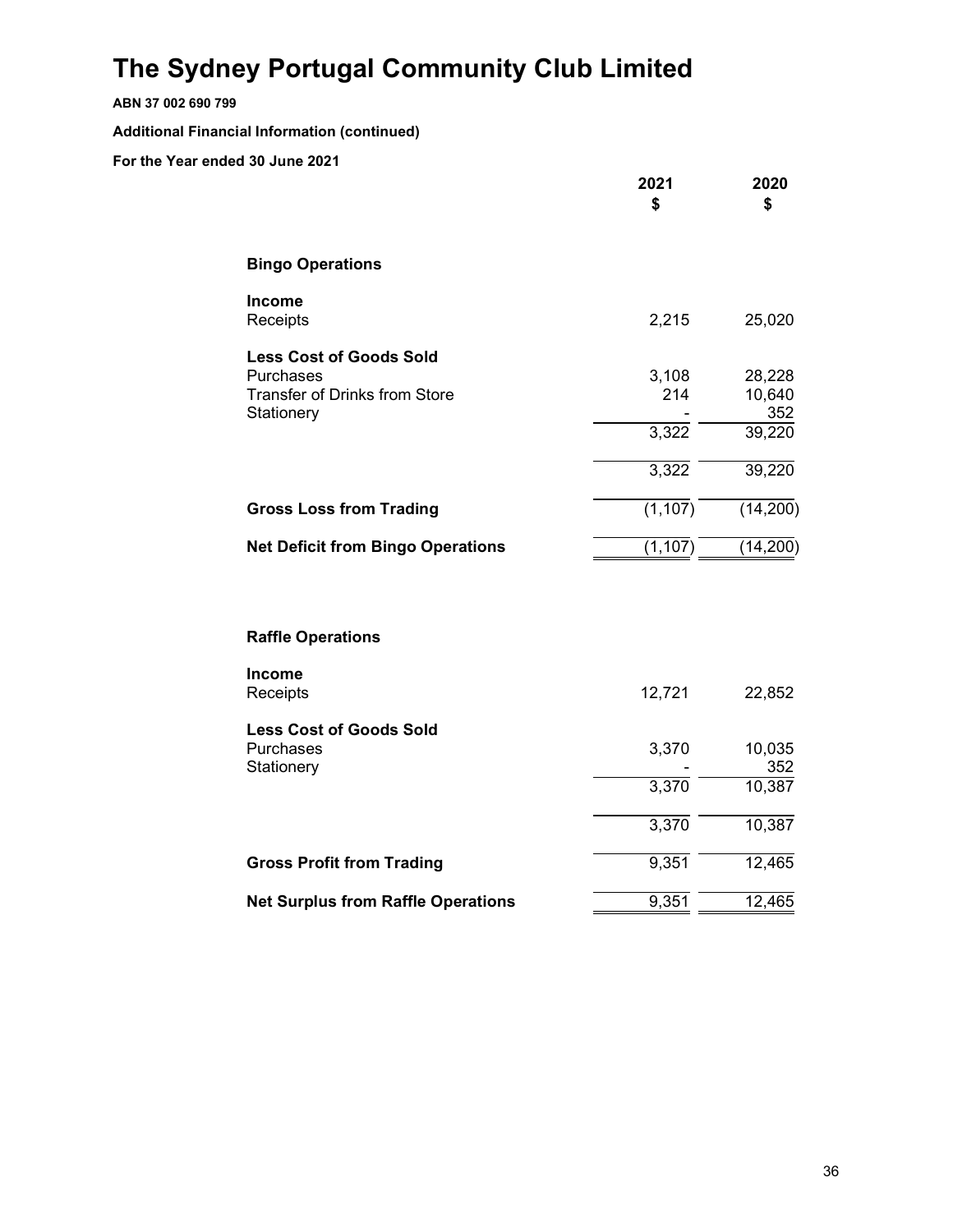| ABN 37 002 690 799                                  |         |         |
|-----------------------------------------------------|---------|---------|
| <b>Additional Financial Information (continued)</b> |         |         |
| For the Year ended 30 June 2021                     |         |         |
|                                                     | 2021    | 2020    |
|                                                     | \$      | \$      |
| <b>Soccer Sports Operations</b>                     |         |         |
| Income                                              |         |         |
| Soccer Revenue                                      |         |         |
| Soccer - Registration Fees                          | 473,407 | 372,701 |
| Soccer - Sponsorship                                | 63,136  | 46,682  |
| Soccer - Field Hiring                               | 31,070  | 16,510  |
| Soccer - Other Income                               | 130,480 | 89,089  |
| Soccer - SAP                                        |         |         |
|                                                     | 698,093 | 524,982 |
|                                                     |         |         |
| <b>Expenditure</b>                                  |         |         |
| <b>Bank Charges</b>                                 | 938     |         |
| <b>Fines &amp; Penalties</b>                        | 950     | 1,220   |
| <b>Licencing Fees - Soccer</b>                      | 94,955  | 10,258  |
| <b>Medical Expenses</b>                             | 4,270   | 10,195  |
| <b>Promotional Costs</b>                            | 2,275   |         |
| Referees                                            | 12,032  | 5,105   |
| Repairs & Maintenance                               | 7,115   | 1,011   |
| Soccer Player Expenses                              | 67,052  | 54,244  |
| <b>Soccer Coaching Expenses</b>                     | 49,713  | 37,612  |
| Soccer - Staff Hire                                 | 63,454  | 44,224  |
| <b>Trophies</b>                                     | 867     | 867     |
| <b>Uniforms</b>                                     |         |         |
| <b>Opening Stock - Soccer Uniform</b>               |         |         |
| <b>Uniforms</b>                                     | 78,183  | 70,403  |
| <b>Closing Stock - Soccer Uniform</b>               |         |         |
| Wages                                               | 18,117  |         |
| <b>Soccer Opening Stock</b>                         | 979     | 1,261   |
| <b>Other Soccer Expenses</b>                        | 104,113 | 121,060 |
| <b>Soccer Closing Stock</b>                         | (351)   | (664)   |
|                                                     | 504,662 | 356,796 |
| <b>Net Surplus from soccer Sports Operations</b>    | 193,431 | 168,186 |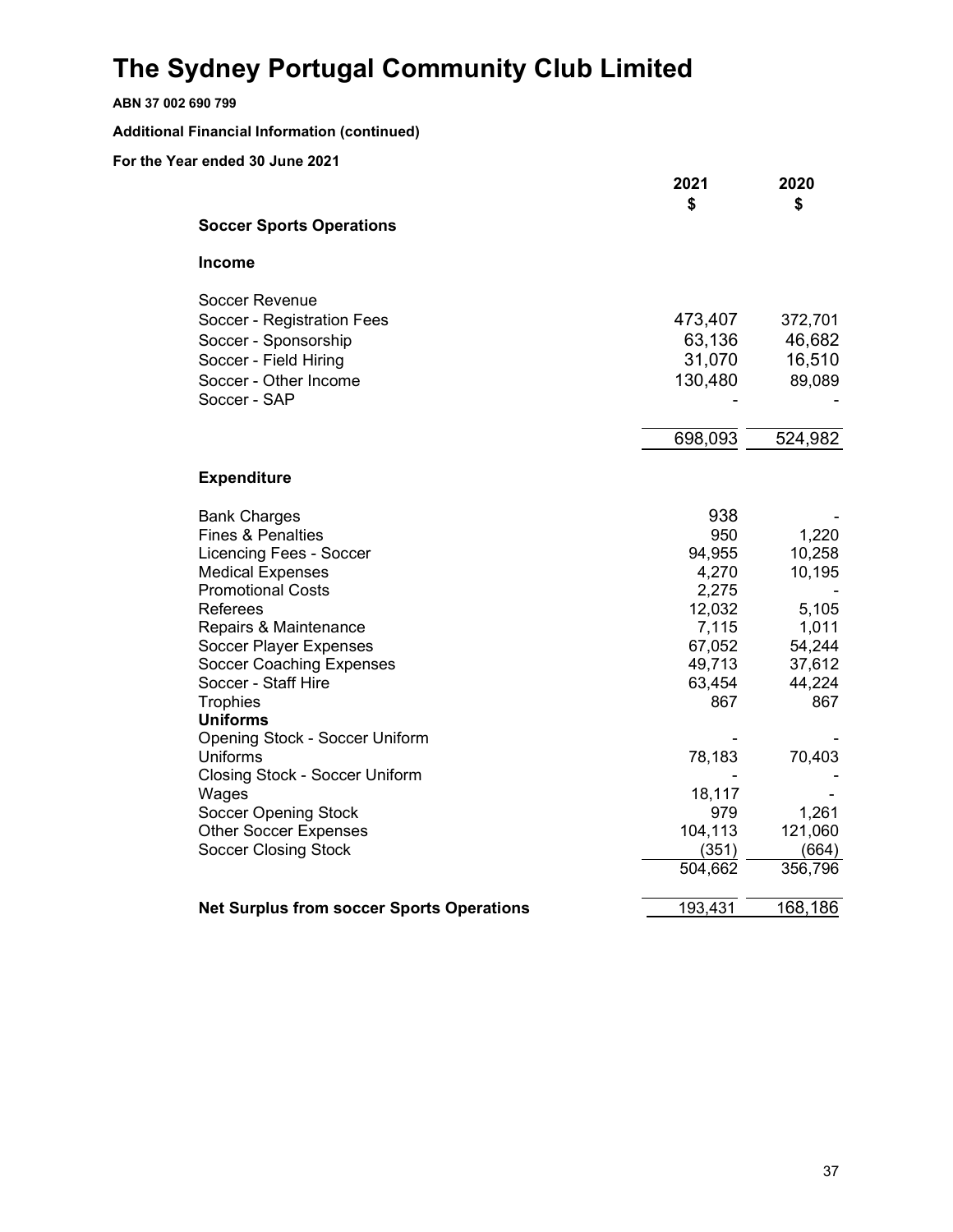### ABN 37 002 690 799

Additional Financial Information (continued)

|                      |                                            | 2021    | 2020    |
|----------------------|--------------------------------------------|---------|---------|
|                      | <b>Store Stock Operations</b>              | \$      | \$      |
| <b>Income</b>        |                                            |         |         |
|                      | <b>Less Cost of Goods Sold</b>             |         |         |
| <b>Opening Stock</b> |                                            | 10,296  | 10,181  |
| Purchases            |                                            | 112,209 | 117,537 |
|                      |                                            | 122,505 | 127,718 |
| <b>Closing Stock</b> |                                            | 7,812   | 10,296  |
|                      | Transfer of Drinks to Bar                  | 46,072  | 56,145  |
|                      | <b>Transfer of Drinks to Functions</b>     | 12,336  | 14,176  |
|                      | Transfer of Drinks to Bingo                | 214     | 10,640  |
|                      | Transfer of Drinks to Restaurant           | 44,135  | 30,133  |
|                      | <b>Stock Transfer to Soccer</b>            | 11,937  | 6,328   |
|                      |                                            |         |         |
|                      | <b>Net Surplus from Trading Activities</b> | 398,260 | 253,997 |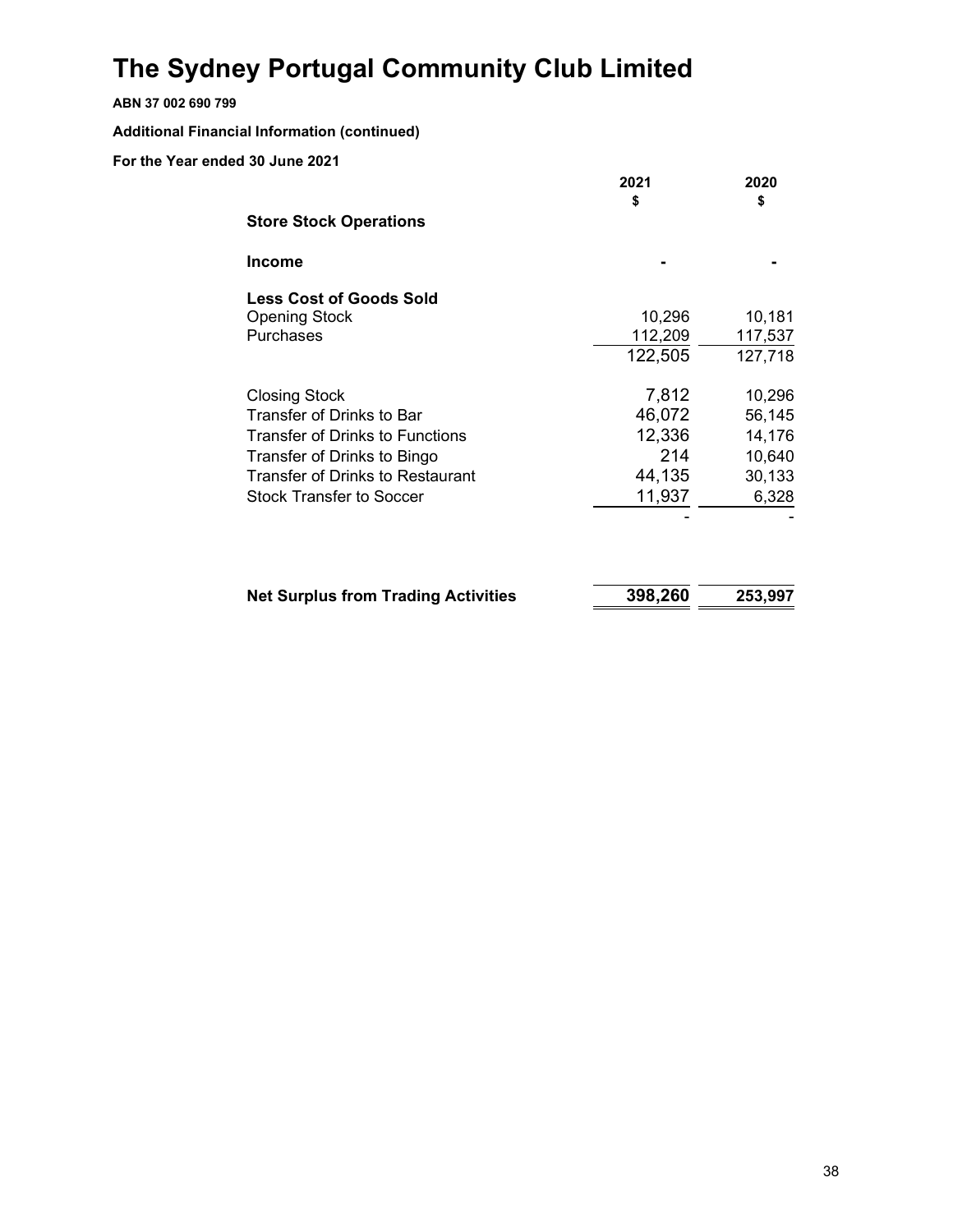ABN 37 002 690 799

Additional Financial Information (continued)

|                                            | 2021<br>\$ | 2020<br>\$      |
|--------------------------------------------|------------|-----------------|
| <b>Income</b>                              |            |                 |
| <b>Net Surplus from trading Activities</b> | 398,260    | 253,997         |
| <b>Other Income</b>                        |            |                 |
| <b>Commissions Received</b>                | 2,522      | 855             |
| Gaming Machine Income - Snooker            | 1,610      |                 |
| <b>Members' Subscriptions</b>              | 4,707      | 10,845          |
| <b>Donations Received</b>                  | 3,500      | 240             |
| <b>Interest Received</b>                   | 54         | 235             |
| <b>Rent Received</b>                       | 472,859    | 478,365         |
| Car Park Hiring                            | 12,864     |                 |
| <b>Rents Received - Mars Media</b>         | 5,303      | 52,863          |
| Sundry income                              | 129,919    | 4,131           |
|                                            | 633,338    | 547,534         |
| <b>Total Income</b>                        | 1,031,598  | 801,530         |
|                                            |            |                 |
| <b>Expenditure</b>                         |            |                 |
| <b>Accountancy Fees</b>                    | 16,850     | 14,700          |
| Advertising                                | 3,431      | 4,645           |
| <b>Auditor's Remuneration</b>              |            |                 |
| -Audit & review of financial statements    | 19,500     | 15,100          |
| <b>Bad Debt Provision</b>                  |            | 31,205          |
| <b>Bank Charges</b>                        | 7,414      | 8,192           |
| Cleaning                                   | 50,734     | 44,577          |
| <b>Consultancy Fees</b>                    | 21,380     | 68,593          |
| Depreciation                               | 146,362    | 169,086         |
| <b>Directors Expenses</b>                  | 4,962      | 5,360           |
| <b>External Administration Fee</b>         | 112,114    |                 |
| Freight & Cartage                          | 800        | 856             |
| Fine & Penalty                             | 5,000      |                 |
| <b>General Expenses</b>                    |            | 3,334           |
| Hire of Plant & Equipment                  | 3,541      |                 |
| Insurance                                  | 86,676     | 79,062          |
| Interest - Other Persons/Corporations      | 88,749     | 63,760          |
| <b>IT Expense</b>                          | 371        | 640             |
| <b>Legal Costs</b>                         | 112,279    | 281,733         |
| Light & Power                              | 59,354     | 57,733          |
| Internet                                   | 515        | 648             |
| Kikoff                                     |            | 170,000         |
| Long Service Leave                         | 2,425      | 3,544           |
| <b>Annual Leave Provision</b>              | 9,173      | (4, 121)<br>313 |
| Motor Vehicle Expenses<br>Prizes, Gifts    | 220        | 515             |
|                                            |            |                 |